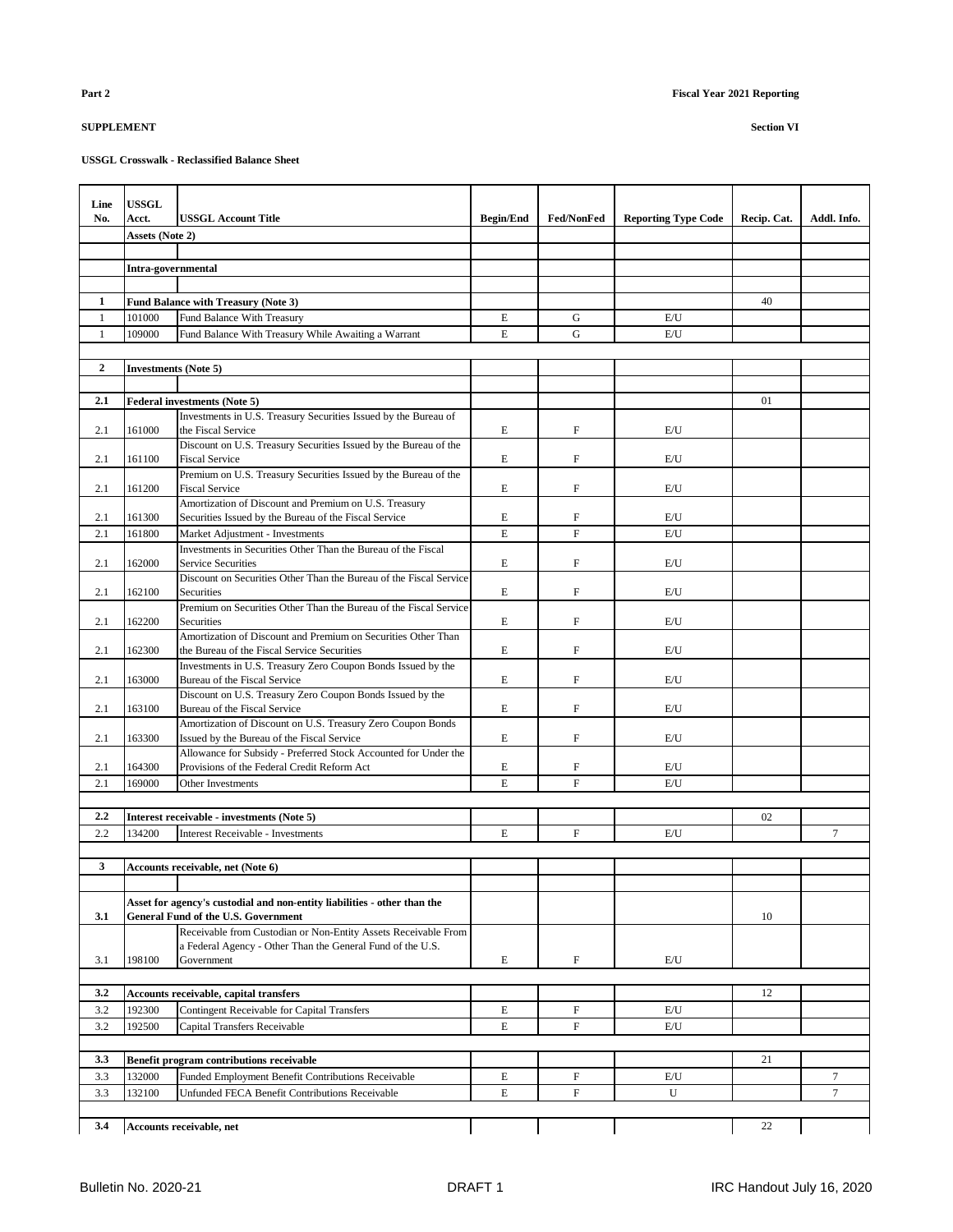| Line             | <b>USSGL</b>     |                                                                                                  |                  |                                                        |                            |             |                          |
|------------------|------------------|--------------------------------------------------------------------------------------------------|------------------|--------------------------------------------------------|----------------------------|-------------|--------------------------|
| No.              | <b>Acct.</b>     | <b>USSGL Account Title</b>                                                                       | <b>Begin/End</b> | Fed/NonFed                                             | <b>Reporting Type Code</b> | Recip. Cat. | Addl. Info.              |
| 3.4              | 131000           | <b>Accounts Receivable</b>                                                                       | E                | $\mathbf{F}$                                           | E/U                        |             | $\overline{7}$           |
| 3.4              | 131900           | Allowance for Loss on Accounts Receivable                                                        | E                | $\mathbf F$                                            | E/U                        |             | $\overline{7}$           |
| 3.4              | 136000           | Penalties and Fines Receivable - Not Otherwise Classified                                        | E                | $\boldsymbol{\mathrm{F}}$                              | E/U                        |             | $\overline{7}$           |
|                  |                  | Allowance for Loss on Penalties and Fines Receivable - Not                                       |                  |                                                        |                            |             |                          |
| 3.4              | 136700           | Otherwise Classified                                                                             | E                | $\boldsymbol{\mathrm{F}}$                              | E/U                        |             | $\overline{7}$           |
| 3.4              | 137000           | Administrative Fees Receivable - Not Otherwise Classified                                        | E                | $\mathbf{F}$                                           | E/U                        |             | 7                        |
|                  |                  | Allowance for Loss on Administrative Fees Receivable - Not                                       |                  |                                                        |                            |             |                          |
| 3.4              | 137700           | Otherwise Classified                                                                             | E                | F                                                      | E/U                        |             | 7                        |
| 3.4              | 199000           | <b>Other Assets</b>                                                                              | E                | $\mathbf{F}$                                           | E/U                        |             | $\overline{7}$           |
|                  |                  |                                                                                                  |                  |                                                        |                            |             |                          |
| 3.5              |                  | <b>Transfers receivable</b>                                                                      |                  |                                                        |                            | 27          |                          |
| 3.5              | 133000           | Receivable for Transfers of Currently Invested Balances                                          | E<br>E           | $\boldsymbol{\mathrm{F}}$<br>$\boldsymbol{\mathrm{F}}$ | E/U                        |             | 7<br>$\overline{7}$      |
| 3.5              | 133500<br>139000 | <b>Expenditure Transfers Receivable</b>                                                          | E                | $\boldsymbol{\mathrm{F}}$                              | E/U<br>E/U                 |             |                          |
| 3.5              |                  | Appropriated Dedicated Collections Receivable                                                    |                  |                                                        |                            |             |                          |
| 4                | Loans receivable |                                                                                                  |                  |                                                        |                            |             |                          |
|                  |                  |                                                                                                  |                  |                                                        |                            |             |                          |
| 4.1              |                  | Interest receivable - loans and not otherwise classified                                         |                  |                                                        |                            | 04          |                          |
| 4.1              | 134000           | Interest Receivable - Not Otherwise Classified                                                   | E                | $\boldsymbol{\mathrm{F}}$                              | E/U                        |             | $\tau$                   |
| 4.1              | 134100           | Interest Receivable - Loans                                                                      | E                | $\mathbf{F}$                                           | E/U                        |             | $\overline{7}$           |
|                  |                  |                                                                                                  |                  |                                                        |                            |             |                          |
| 4.2              | Loans receivable |                                                                                                  |                  |                                                        |                            | 17          |                          |
| 4.2              | 135000           | Loans Receivable                                                                                 | E                | $\boldsymbol{\mathrm{F}}$                              | E/U                        |             | $\tau$                   |
|                  |                  |                                                                                                  |                  |                                                        |                            |             |                          |
| 4.2              | 135100           | Capitalized Loan Interest Receivable - Non-Credit Reform                                         | E                | ${\rm F}$                                              | E/U                        |             | 7                        |
| 4.2              | 136100           | Penalties and Fines Receivable - Loans                                                           | E<br>E           | $\boldsymbol{\mathrm{F}}$<br>$\mathbf{F}$              | E/U                        |             | $\tau$<br>$\overline{7}$ |
| 4.2              | 137100           | Administrative Fees Receivable - Loans                                                           |                  |                                                        | E/U                        |             |                          |
| 5                |                  | Other Assets (Note 12)                                                                           |                  |                                                        |                            |             |                          |
|                  |                  |                                                                                                  |                  |                                                        |                            |             |                          |
| 5.1              |                  | <b>Advances to others and prepayments</b>                                                        |                  |                                                        |                            | 23          |                          |
| 5.1              | 141000           | Advances and Prepayments                                                                         | E                | F                                                      | E/U                        |             | 7                        |
|                  |                  |                                                                                                  |                  |                                                        |                            |             |                          |
| 5.2              | Other assets     |                                                                                                  |                  |                                                        |                            | 30          |                          |
| 5.2              | 192100           | Receivable From Appropriations                                                                   | E                | G                                                      | E/U                        |             |                          |
| 5.2              | 199000           | <b>Other Assets</b>                                                                              | E                | G                                                      | E/U                        |             |                          |
| 5.2              | 199010           | Other Assets - General Fund of the U.S. Government                                               | E                | $\boldsymbol{\mathrm{F}}$                              | U                          |             |                          |
|                  |                  |                                                                                                  |                  |                                                        |                            |             |                          |
| 5.3              |                  | Asset for agency's custodial and non-entity liabilities                                          |                  |                                                        |                            | 46          |                          |
| 5.3              | 198000           | Asset for Agency's Custodial and Non-Entity Liabilities - General<br>Fund of the U.S. Government | $\mathbf E$      | $\mathbf F$                                            | U                          |             |                          |
|                  |                  |                                                                                                  |                  |                                                        |                            |             |                          |
| 6                |                  | <b>Total Intra-governmental</b>                                                                  |                  |                                                        |                            |             |                          |
|                  |                  |                                                                                                  |                  |                                                        |                            |             |                          |
|                  |                  | This line is calculated. Equals sum of line 1 through 5                                          |                  |                                                        |                            |             |                          |
|                  |                  |                                                                                                  |                  |                                                        |                            |             |                          |
|                  | With the public  |                                                                                                  |                  |                                                        |                            |             |                          |
|                  |                  |                                                                                                  |                  |                                                        |                            |             |                          |
| $\overline{7}$   |                  | Cash and other monetary assets (Note 4)                                                          |                  |                                                        |                            |             |                          |
| $\boldsymbol{7}$ | 110100           | General Fund of the U.S. Government's Operating Cash                                             | E                | $_{\rm N}$                                             | U                          |             |                          |
| $\tau$           | 110300           | <b>Restricted Operating Cash</b>                                                                 | E                | ${\bf N}$                                              | U                          |             |                          |
| $\tau$<br>7      | 110900<br>111000 | <b>Checks Outstanding</b><br><b>Undeposited Collections</b>                                      | E<br>E           | N                                                      | U                          |             |                          |
| $\tau$           | 112000           | <b>Imprest Funds</b>                                                                             | E                | N<br>N                                                 | E/U<br>E/U                 |             |                          |
| 7                | 112500           | U.S. Debit Card Funds                                                                            | E                | $_{\rm N}$                                             | E/U                        |             |                          |
|                  |                  |                                                                                                  |                  |                                                        |                            |             |                          |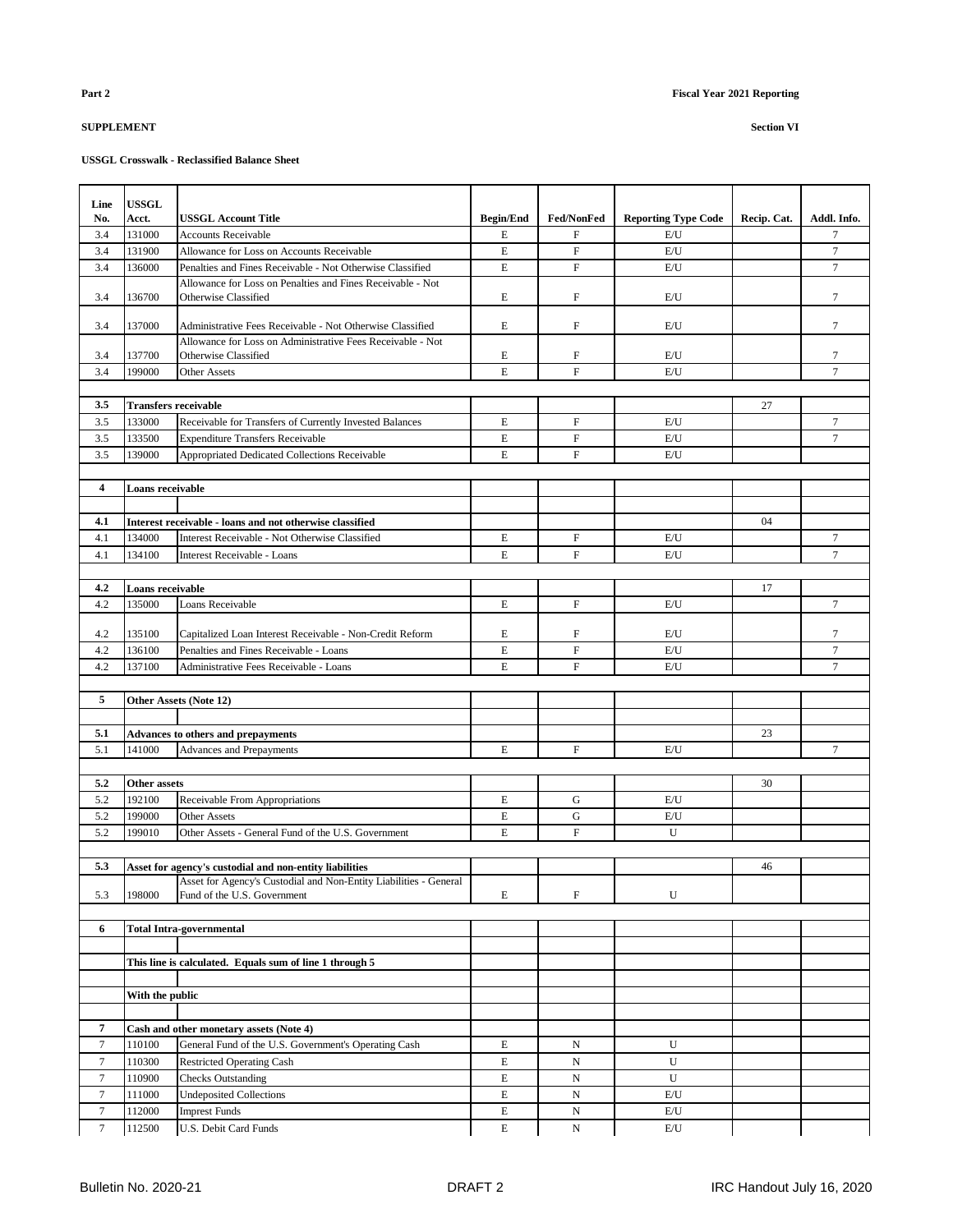| Line           | <b>USSGL</b>     |                                                                                          |                  |                   |                            |             |             |
|----------------|------------------|------------------------------------------------------------------------------------------|------------------|-------------------|----------------------------|-------------|-------------|
| No.            | Acct.            | USSGL Account Title                                                                      | <b>Begin/End</b> | <b>Fed/NonFed</b> | <b>Reporting Type Code</b> | Recip. Cat. | Addl. Info. |
| 7              | 113000           | Funds Held Outside of Treasury - Budgetary                                               | E                | N                 | E/U                        |             |             |
| $\tau$         | 113500           | Funds Held Outside of Treasury - Non-Budgetary                                           | E                | $\mathbf N$       | E/U                        |             |             |
|                |                  | Cash Held by U.S. Disbursing Officers Outside the Treasury's                             |                  |                   |                            |             |             |
| 7              | 114500           | General Account                                                                          | E                | N                 | U                          |             |             |
| $\tau$         | 119000           | Other Cash                                                                               | E                | $\mathbf N$       | E/U                        |             |             |
| 7              | 119090           | Other Cash - International Monetary Fund                                                 | E                |                   | U                          |             |             |
| $\tau$         | 119305           | International Monetary Fund - Letter of Credit                                           | E                |                   | U                          |             |             |
| 7              | 119306           | International Monetary Fund - Receivable/Payable Currency<br>Valuation Adjustment        | E                |                   | U                          |             |             |
| 7              | 119307           | International Monetary Fund - Dollar Deposits With the IMF                               | E                |                   | U                          |             |             |
| 7              | 119309           | <b>International Monetary Fund - Currency Holdings</b>                                   | E                |                   | U                          |             |             |
| 7              | 119333           | <b>International Monetary Fund - Reserve Position</b>                                    | E                |                   | U                          |             |             |
|                |                  | Exchange Stabilization Fund (ESF) Assets - Holdings of Special                           |                  |                   |                            |             |             |
| 7              | 119400           | Drawing Rights (SDR)                                                                     | E                | N                 | E/U                        |             |             |
| $\tau$         | 119500           | <b>Other Monetary Assets</b>                                                             | E                | $\mathbf N$       | E/U                        |             |             |
| $\tau$         | 120000           | Foreign Currency                                                                         | E                | N                 | E/U                        |             |             |
| 7              | 120500           | Foreign Currency Denominated Equivalent Assets                                           | E                | N                 | E                          |             |             |
| 7              | 120900           | <b>Uninvested Foreign Currency</b>                                                       | E                | N                 | E                          |             |             |
| $\overline{7}$ | 134400           | Interest Receivable on Special Drawing Rights (SDR)                                      | E                | $\mathbf N$       | E                          |             |             |
|                |                  |                                                                                          |                  |                   |                            |             |             |
| 7              | 138400           | <b>Interest Receivable - Foreign Currency Denominated Assets</b>                         | E                | N                 | E                          |             |             |
| $\tau$         | 153100           | <b>Seized Monetary Instruments</b>                                                       | E                | $\mathbf N$       | E/U                        |             |             |
| $\tau$         | 153200           | Seized Cash Deposited                                                                    | E                | N                 | E/U                        |             |             |
|                |                  |                                                                                          |                  |                   |                            |             |             |
| 8              |                  | Accounts receivable, net (Note 6)                                                        |                  |                   |                            |             |             |
| 8              | 131000           | <b>Accounts Receivable</b>                                                               | E                | N                 | E/U                        |             |             |
| 8              | 131900           | Allowance for Loss on Accounts Receivable                                                | E                | $\mathbf N$       | E/U                        |             |             |
| 8              | 132000           | <b>Funded Employment Benefit Contributions Receivable</b>                                | E<br>E           | $\mathbf N$       | E/U                        |             |             |
| 8              | 132100           | Unfunded FECA Benefit Contributions Receivable                                           |                  | $\mathbf N$       | U                          |             |             |
| 8              | 132500           | <b>Taxes Receivable</b>                                                                  | $\mathbf E$      | $_{\rm N}$        | E/U                        |             |             |
| 8<br>8         | 132900<br>134000 | Allowance for Loss on Taxes Receivable<br>Interest Receivable - Not Otherwise Classified | E<br>E           | N<br>$\mathbf N$  | E/U<br>E/U                 |             |             |
| 8              | 134300           | <b>Interest Receivable - Taxes</b>                                                       | E                | N                 | E/U                        |             |             |
|                |                  | Allowance for Loss on Interest Receivable - Not Otherwise                                |                  |                   |                            |             |             |
| 8              | 134700           | Classified                                                                               | E                | N                 | E/U                        |             |             |
| 8              | 134800           | Allowance for Loss on Interest Receivable - Taxes                                        | E                | N                 | E/U                        |             |             |
| 8              | 136000           | Penalties and Fines Receivable - Not Otherwise Classified                                | E                | N                 | E/U                        |             |             |
| 8              | 136300           | Penalties and Fines Receivable - Taxes                                                   | E                | N                 | E/U                        |             |             |
|                |                  | Allowance for Loss on Penalties and Fines Receivable - Not                               |                  |                   |                            |             |             |
| 8              | 136700           | Otherwise Classified                                                                     | E                | N                 | E/U                        |             |             |
| 8              | 136800           | Allowance for Loss on Penalties and Fines Receivable - Taxes                             | E                | N                 | E/U                        |             |             |
| 8              | 137000           | Administrative Fees Receivable - Not Otherwise Classified                                | E                | N                 | E/U                        |             |             |
| 8              | 137300           | Administrative Fees Receivable - Taxes                                                   | E                | N                 | E/U                        |             |             |
|                |                  | Allowance for Loss on Administrative Fees Receivable - Not                               |                  |                   |                            |             |             |
| 8              | 137700           | Otherwise Classified                                                                     | E                | N                 | E/U                        |             |             |
|                |                  |                                                                                          |                  |                   |                            |             |             |
| 8              | 137800           | Allowance for Loss on Administrative Fees Receivable - Taxes                             | E                | N                 | E/U                        |             |             |
| 9              |                  | Direct loan and loan guarantees receivable, net (Note 8)                                 |                  |                   |                            |             |             |
| 9              | 134100           | Interest Receivable - Loans                                                              | E                | N                 | E/U                        |             |             |
| 9              | 134500           | Allowance for Loss on Interest Receivable - Loans                                        | E                | N                 | E/U                        |             |             |
| 9              | 135000           | Loans Receivable                                                                         | E                | N                 | E/U                        |             |             |
| 9              | 135090           | Loans Receivable - International Monetary Fund                                           | E                |                   | U                          |             |             |
| 9              | 135900           | Allowance for Loss on Loans Receivable                                                   | E                | N                 | E/U                        |             |             |
|                |                  |                                                                                          |                  |                   |                            |             |             |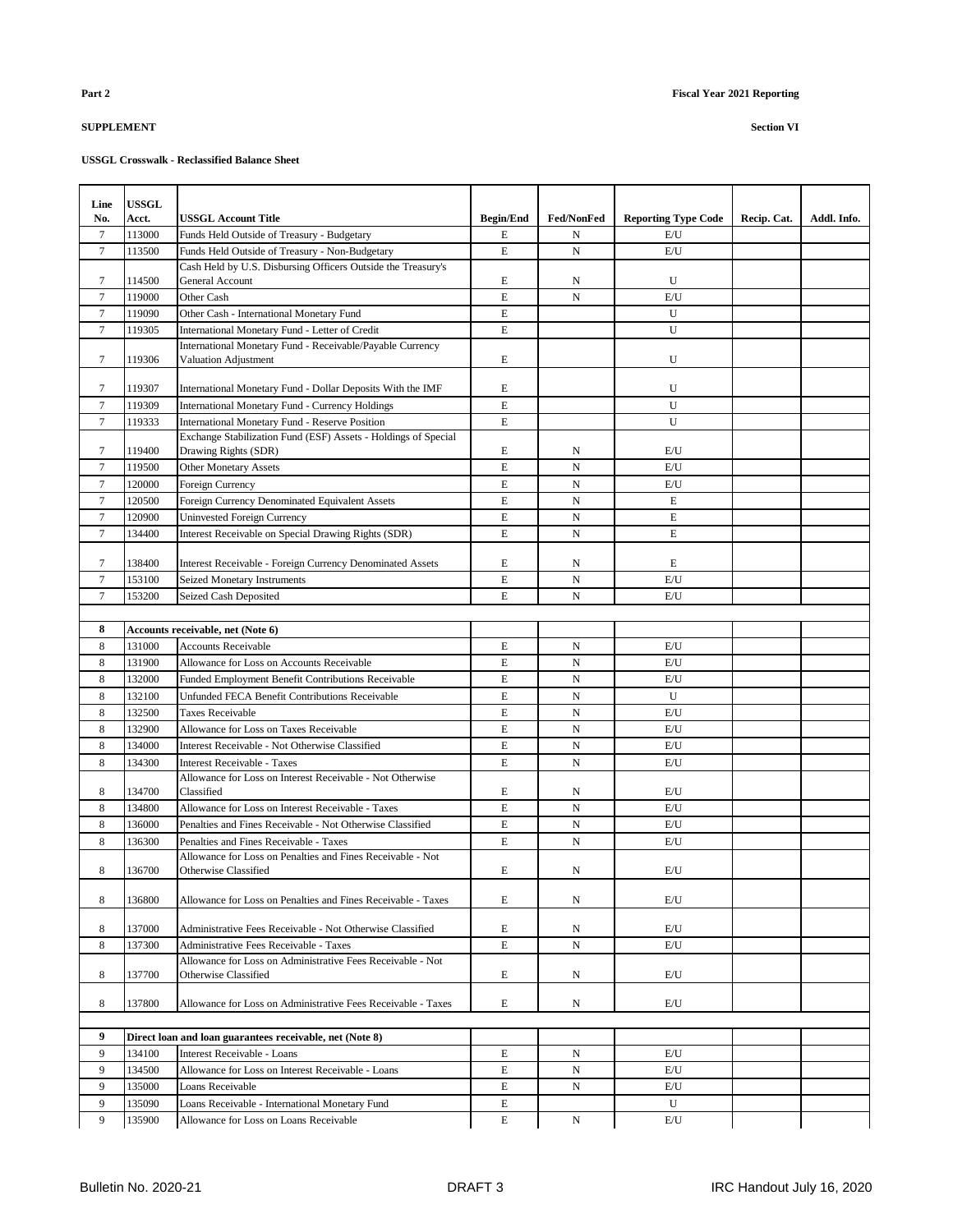| Line<br>No. | <b>USSGL</b><br>Acct. | <b>USSGL Account Title</b>                                                                                  | <b>Begin/End</b> | Fed/NonFed  | <b>Reporting Type Code</b> | Recip. Cat. | Addl. Info. |
|-------------|-----------------------|-------------------------------------------------------------------------------------------------------------|------------------|-------------|----------------------------|-------------|-------------|
|             |                       | Allowance for Loss on Loans Receivable - International Monetary                                             |                  |             |                            |             |             |
| 9           | 135990                | Fund                                                                                                        | E                |             | U                          |             |             |
| 9           | 136100                | Penalties and Fines Receivable - Loans                                                                      | $\mathbf E$      | N           | E/U                        |             |             |
|             |                       |                                                                                                             |                  |             |                            |             |             |
| 9           | 136500                | Allowance for Loss on Penalties and Fines Receivable - Loans                                                | E                | N           | E/U                        |             |             |
| 9           | 137100                | Administrative Fees Receivable - Loans                                                                      | E                | $\mathbf N$ | E/U                        |             |             |
|             |                       |                                                                                                             |                  |             |                            |             |             |
| 9<br>9      | 137500                | Allowance for Loss on Administrative Fees Receivable - Loans                                                | E<br>E           | N           | E/U                        |             |             |
|             | 138000                | Loans Receivable - Troubled Assets Relief Program                                                           |                  | $\mathbf N$ | E/U                        |             |             |
| 9           | 138100                | Interest Receivable - Loans - Troubled Assets Relief Program                                                | E                | N           | E/U                        |             |             |
|             |                       | Allowance for Loss on Interest Receivable - Loans - Troubled                                                |                  |             |                            |             |             |
| 9           | 138500                | <b>Assets Relief Program</b>                                                                                | E                | N           | E/U                        |             |             |
|             |                       |                                                                                                             |                  |             |                            |             |             |
| 9           | 138900                | Allowance for Subsidy - Loans - Troubled Assets Relief Program                                              | E                | N           | E/U                        |             |             |
| 9           | 139900                | Allowance for Subsidy                                                                                       | E                | N           | E/U                        |             |             |
| 9           | 155100                | <b>Foreclosed Property</b>                                                                                  | $\mathbf E$      | N           | E/U                        |             |             |
| 9           | 155900                | Foreclosed Property - Allowance<br>Preferred Stock Accounted for Under the Provisions of the Federal        | $\mathbf E$      | $\mathbf N$ | E/U                        |             |             |
| 9           | 164200                | Credit Reform Act                                                                                           | E                | N           | E/U                        |             |             |
|             |                       | Allowance for Subsidy - Preferred Stock Accounted for Under the                                             |                  |             |                            |             |             |
| 9           | 164300                | Provisions of the Federal Credit Reform Act                                                                 | E                | N           | E/U                        |             |             |
|             |                       | Common Stock Accounted for Under the Provisions of the Federal                                              |                  |             |                            |             |             |
| 9           | 164400                | Credit Reform Act                                                                                           | E                | N           | E/U                        |             |             |
| 9           | 164500                | Allowance for Subsidy - Common Stock Accounted for Under the<br>Provisions of the Federal Credit Reform Act | E                | N           | E/U                        |             |             |
|             |                       | Discount on Securities Account for Under the Provisions of the                                              |                  |             |                            |             |             |
| 9           | 164600                | Federal Credit Reform Act                                                                                   | E                | N           | E/U                        |             |             |
|             |                       | Premium on Securities Accounted for Under the Provisions of the                                             |                  |             |                            |             |             |
| 9           | 164700                | Federal Credit Reform Act                                                                                   | E                | N           | E/U                        |             |             |
|             |                       |                                                                                                             |                  |             |                            |             |             |
| 10          |                       | Inventory and related property, net (Note 9)                                                                |                  |             |                            |             |             |
| 10          | 151100                | Operating Materials and Supplies Held for Use                                                               | E                |             | E/U                        |             |             |
| 10          | 151200                | Operating Materials and Supplies Held in Reserve for Future Use                                             | E                |             | E/U                        |             |             |
|             |                       | Operating Materials and Supplies - Excess, Obsolete, and                                                    |                  |             |                            |             |             |
| 10          | 151300                | Unserviceable                                                                                               | E                |             | E/U                        |             |             |
| 10          | 151400                | Operating Materials and Supplies Held for Repair                                                            | $\mathbf E$      |             | E/U                        |             |             |
| 10          | 151600                | Operating Materials and Supplies in Development                                                             | $\mathbf E$      |             | E/U                        |             |             |
| 10          | 151900                | <b>Operating Materials and Supplies - Allowance</b>                                                         | E                |             | E/U                        |             |             |
| 10          | 152100                | <b>Inventory Purchased for Resale</b>                                                                       | $\mathbf E$      |             | E/U                        |             |             |
| 10          | 152200                | Inventory Held in Reserve for Future Sale                                                                   | E                |             | E/U                        |             |             |
| 10          | 152300                | Inventory Held for Repair                                                                                   | E                |             | E/U                        |             |             |
| 10          | 152400                | Inventory - Excess, Obsolete, and Unserviceable                                                             | E                |             | E/U                        |             |             |
| 10          | 152500                | <b>Inventory - Raw Materials</b>                                                                            | $\mathbf E$      |             | E/U                        |             |             |
| 10          | 152600                | Inventory - Work-in-Process                                                                                 | E                |             | E/U                        |             |             |
| 10          | 152700                | <b>Inventory - Finished Goods</b>                                                                           | $\mathbf E$      |             | E/U                        |             |             |
| 10          | 152900                | Inventory - Allowance                                                                                       | E                |             | E/U                        |             |             |
| 10          | 154100                | Forfeited Property Held for Sale                                                                            | E                | N           | E/U                        |             |             |
| 10          | 154200                | Forfeited Property Held for Donation or Use                                                                 | E                | N           | E/U                        |             |             |
| 10          | 154900                | Forfeited Property - Allowance                                                                              | E                | N           | E/U                        |             |             |
| 10          | 156100                | Commodities Held Under Price Support and Stabilization Support<br>Programs                                  | E                | N           | E/U                        |             |             |
| 10          | 156900                | Commodities - Allowance                                                                                     | $\mathbf E$      | $_{\rm N}$  | E/U                        |             |             |
| 10          | 157100                | Stockpile Materials Held in Reserve                                                                         | E                | N           | E/U                        |             |             |
| 10          | 157200                | Stockpile Materials Held for Sale                                                                           | E                | N           | E/U                        |             |             |
| 10          | 159100                | Other Related Property                                                                                      | E                | N           | E/U                        |             |             |
| 10          | 159900                | Other Related Property - Allowance                                                                          | E                | N           | E/U                        |             |             |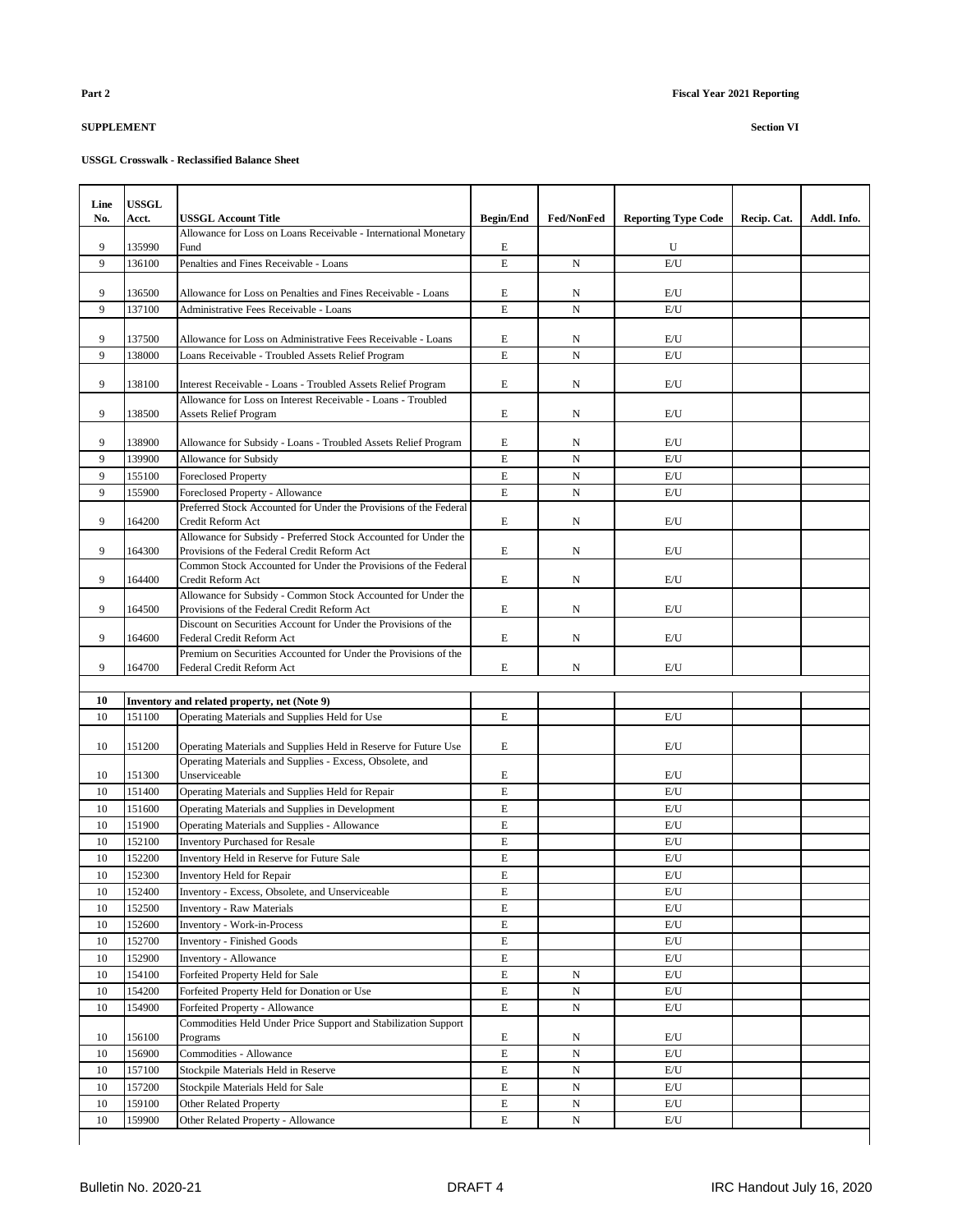| Line<br>No. | <b>USSGL</b><br>Acct. | USSGL Account Title                                                              | <b>Begin/End</b> | <b>Fed/NonFed</b> | <b>Reporting Type Code</b> | Recip. Cat. | Addl. Info. |
|-------------|-----------------------|----------------------------------------------------------------------------------|------------------|-------------------|----------------------------|-------------|-------------|
| 11          |                       | General property, plant, and equipment, net (Note 10)                            |                  |                   |                            |             |             |
| 11          | 171100                | Land and Land Rights                                                             | E                |                   | E/U                        |             |             |
| 11          | 171200                | Improvements to Land                                                             | E                |                   | E/U                        |             |             |
| 11          | 171900                | Accumulated Depreciation on Improvements to Land                                 | E                |                   | E/U                        |             |             |
| 11          | 172000                | Construction-in-Progress                                                         | E                |                   | E/U                        |             |             |
| 11          | 173000                | Buildings, Improvements, and Renovations                                         | E                |                   | E/U                        |             |             |
|             |                       | Accumulated Depreciation on Buildings, Improvements, and                         |                  |                   |                            |             |             |
| 11          | 173900                | Renovations                                                                      | E                |                   | E/U                        |             |             |
| 11          | 174000                | Other Structures and Facilities                                                  | E                |                   | E/U                        |             |             |
|             |                       |                                                                                  |                  |                   |                            |             |             |
| 11          | 174900                | Accumulated Depreciation on Other Structures and Facilities                      | E                |                   | E/U                        |             |             |
| 11          | 175000                | Equipment                                                                        | E                |                   | E/U                        |             |             |
| 11          | 175900                | Accumulated Depreciation on Equipment                                            | E                |                   | E/U                        |             |             |
| 11          | 181000                | <b>Assets Under Capital Lease</b>                                                | E                |                   | E/U                        |             |             |
|             |                       |                                                                                  |                  |                   |                            |             |             |
| 11          | 181900                | Accumulated Depreciation on Assets Under Capital Lease                           | E                |                   | E/U                        |             |             |
| 11          | 182000                | Leasehold Improvements                                                           | E                |                   | E/U                        |             |             |
| 11          | 182900                | Accumulated Amortization on Leasehold Improvements                               | E                |                   | E/U                        |             |             |
| 11          | 183000                | Internal-Use Software                                                            | E                |                   | E/U                        |             |             |
| 11          | 183200                | Internal-Use Software in Development                                             | E                |                   | E/U                        |             |             |
| 11          | 183900                | Accumulated Amortization on Internal-Use Software                                | E                |                   | E/U                        |             |             |
| 11          | 184000                | <b>Other Natural Resources</b>                                                   | E                |                   | E/U                        |             |             |
| 11          | 184900                | Allowance for Depletion                                                          | E                |                   | E/U                        |             |             |
| 11          | 189000                | Other General Property, Plant, and Equipment                                     | E                |                   | E/U                        |             |             |
|             |                       | Accumulated Depreciation on Other General Property, Plant, and                   |                  |                   |                            |             |             |
| 11          | 189900                | Equipment                                                                        | E                |                   | E/U                        |             |             |
|             |                       |                                                                                  |                  |                   |                            |             |             |
| 12          |                       | Securities and investments (Note 5)                                              |                  |                   |                            |             |             |
| 12          | 134200                | <b>Interest Receivable - Investments</b>                                         | E                | N                 | E/U                        |             |             |
| 12          | 134600                | Allowance for Loss on Interest Receivable - Investments                          | E                | N                 | E/U                        |             |             |
|             |                       | Investments in U.S. Treasury Securities Issued by the Bureau of                  |                  |                   |                            |             |             |
| 12          | 161000                | the Fiscal Service                                                               | E                | N                 | E/U                        |             |             |
|             |                       | Discount on U.S. Treasury Securities Issued by the Bureau of the                 |                  |                   |                            |             |             |
| 12          | 161100                | <b>Fiscal Service</b>                                                            | E                | N                 | E/U                        |             |             |
|             |                       | Premium on U.S. Treasury Securities Issued by the Bureau of the                  |                  |                   |                            |             |             |
| 12          | 161200                | Fiscal Service                                                                   | E                | N                 | E/U                        |             |             |
|             |                       |                                                                                  |                  |                   |                            |             |             |
|             |                       | Amortization of Discount and Premium on U.S. Treasury                            |                  |                   |                            |             |             |
| 12          | 161300                | Securities Issued by the Bureau of the Fiscal Service                            | E                | N                 | E/U                        |             |             |
| 12          | 161800                | Market Adjustment - Investments                                                  | E                | E/N               | E/U                        |             |             |
| 12          | 162000                | Investments in Securities Other Than the Bureau of the Fiscal                    | E                | E/N               | E/U                        |             | 3           |
|             |                       | <b>Service Securities</b>                                                        |                  |                   |                            |             |             |
| 12          | 162100                | Discount on Securities Other Than the Bureau of the Fiscal Service<br>Securities | E                | N                 | E/U                        |             | 3           |
|             |                       | Premium on Securities Other Than the Bureau of the Fiscal Service                |                  |                   |                            |             |             |
| 12          | 162200                | <b>Securities</b>                                                                | E                | N                 | E/U                        |             | 3           |
|             |                       | Amortization of Discount and Premium on Securities Other Than                    |                  |                   |                            |             |             |
| 12          | 162300                | the Bureau of the Fiscal Service Securities                                      | E                | N                 | E/U                        |             | 3           |
| 12          | 167000                | Foreign Investments                                                              | E                | N                 | E                          |             |             |
| 12          | 167100                | Discount on Foreign Investments                                                  | E                | N                 | $\mathbf E$                |             |             |
| 12          | 167200                | Premium on Foreign Investments                                                   | E                | N                 | E                          |             |             |
|             |                       |                                                                                  |                  |                   |                            |             |             |
| 12          | 167900                | Foreign Exchange Rate Revalue Adjustments - Investments                          | E                | N                 | E                          |             |             |
| 12          | 169000                | Other Investments                                                                | E                | N                 | E/U                        |             | 3           |
|             |                       |                                                                                  |                  |                   |                            |             |             |
|             |                       | Investments in government-sponsored enterprises (for use by Treasury             |                  |                   |                            |             |             |
| 13          | only)                 |                                                                                  |                  |                   |                            |             |             |
|             |                       |                                                                                  |                  |                   |                            |             |             |
| 13          | 165000                | Preferred Stock in Federal Government Sponsored Enterprise                       | E                | N                 | E/U                        |             |             |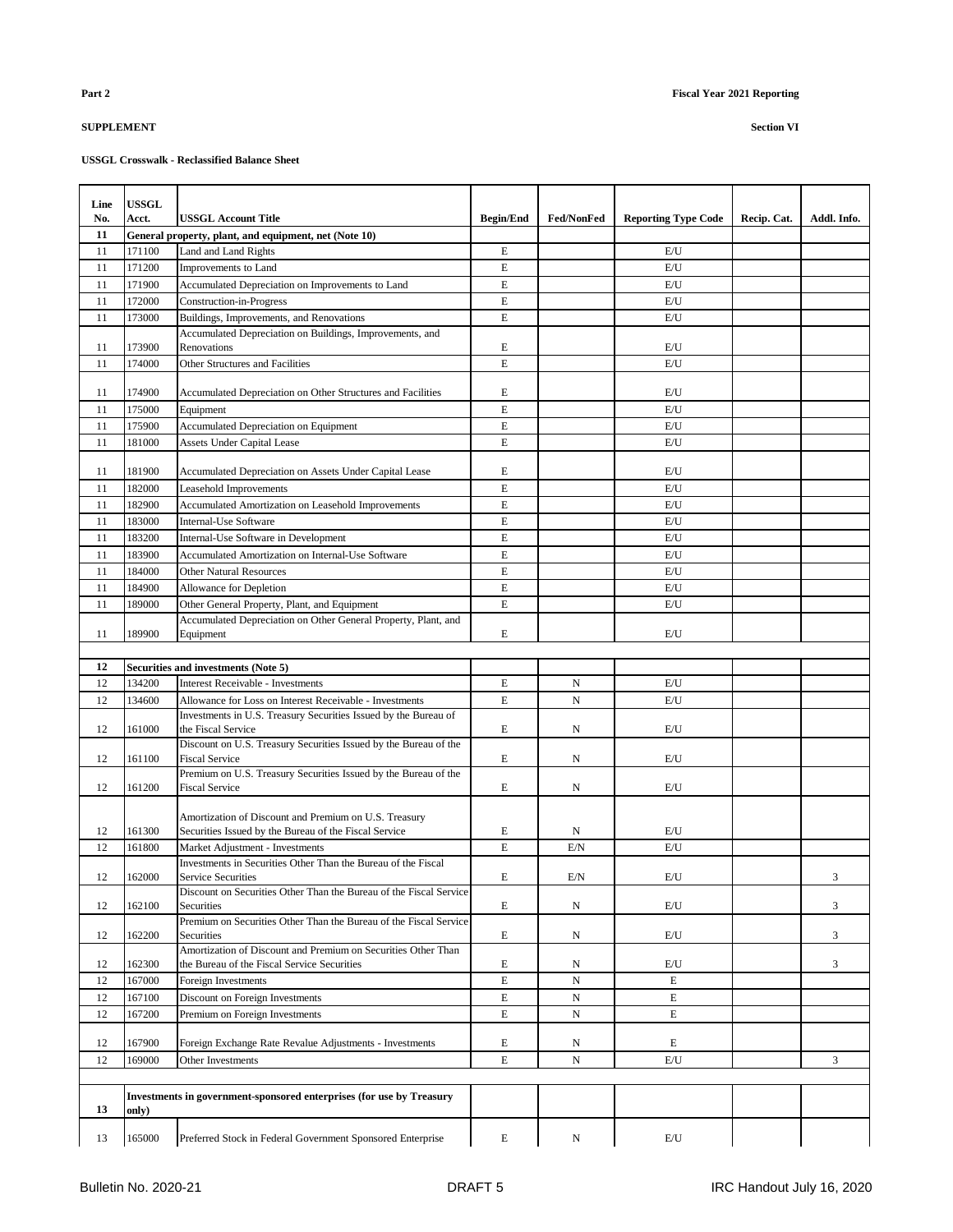| Line | <b>USSGL</b>                 |                                                                                                            |                  |                           |                            |             |                |
|------|------------------------------|------------------------------------------------------------------------------------------------------------|------------------|---------------------------|----------------------------|-------------|----------------|
| No.  | <b>Acct.</b>                 | USSGL Account Title<br>Market Adjustment - Senior Preferred Stock in Federal                               | <b>Begin/End</b> | <b>Fed/NonFed</b>         | <b>Reporting Type Code</b> | Recip. Cat. | Addl. Info.    |
| 13   | 165100                       | Government Sponsored Enterprise                                                                            | E                | N                         | E/U                        |             |                |
|      |                              | Common Stock Warrants in Federal Government Sponsored                                                      |                  |                           |                            |             |                |
| 13   | 165200                       | Enterprise                                                                                                 | E                | N                         | E/U                        |             |                |
|      |                              | Market Adjustment - Common Stock Warrants in Federal                                                       |                  |                           |                            |             |                |
| 13   | 165300                       | Government Sponsored Enterprise                                                                            | E                | N                         | E/U                        |             |                |
|      |                              |                                                                                                            |                  |                           |                            |             |                |
| 14   |                              | Other assets (Note 12)                                                                                     |                  |                           |                            |             |                |
| 14   | 141000                       | <b>Advances and Prepayments</b>                                                                            | E                | N                         | E/U                        |             |                |
| 14   | 199000                       | Other Assets<br>General Property, Plant, and Equipment Permanently Removed but                             | E                | $\mathbf N$               | E/U                        |             | $\overline{4}$ |
| 14   | 199500                       | Not Yet Disposed                                                                                           | E                | N                         | E/U                        |             |                |
|      |                              |                                                                                                            |                  |                           |                            |             |                |
| 15   | <b>Total with the public</b> |                                                                                                            |                  |                           |                            |             |                |
|      |                              |                                                                                                            |                  |                           |                            |             |                |
|      |                              | This line is calculated. Equals sum of lines 7 through 14.                                                 |                  |                           |                            |             |                |
|      |                              |                                                                                                            |                  |                           |                            |             |                |
| 16   | <b>Total assets</b>          |                                                                                                            |                  |                           |                            |             |                |
|      |                              |                                                                                                            |                  |                           |                            |             |                |
|      |                              | This line is calculated. Equals sum of lines 6 and 15.                                                     |                  |                           |                            |             |                |
|      |                              |                                                                                                            |                  |                           |                            |             |                |
| 17   |                              | Stewardship PP&E (Note 11)                                                                                 |                  |                           |                            |             |                |
|      |                              |                                                                                                            |                  |                           |                            |             |                |
|      | Liabilities: (Note 13)       |                                                                                                            |                  |                           |                            |             |                |
|      |                              |                                                                                                            |                  |                           |                            |             |                |
|      | Intra-governmental           |                                                                                                            |                  |                           |                            |             |                |
|      |                              |                                                                                                            |                  |                           |                            |             |                |
| 18   |                              | <b>Liability for Fund Balance with Treasury</b>                                                            |                  |                           |                            | 40          |                |
| 18   | 201000                       | Liability for Fund Balance With Treasury                                                                   | E                | $\mathbf F$               | U                          |             |                |
| 18   | 209010                       | Liability for Fund Balance While Awaiting a Warrant                                                        | E                | $\mathbf F$               | U                          |             |                |
|      |                              |                                                                                                            |                  |                           |                            |             |                |
| 19   | <b>Accounts payable</b>      |                                                                                                            |                  |                           |                            |             |                |
|      |                              |                                                                                                            |                  |                           |                            |             |                |
| 19.1 |                              | <b>Accounts payable, capital transfers</b>                                                                 |                  |                           |                            | 12          |                |
| 19.1 | 292300                       | Contingent Liability for Capital Transfers                                                                 | E                | $\boldsymbol{\mathrm{F}}$ | E/U                        |             |                |
| 19.1 | 297000                       | <b>Liability for Capital Transfers</b>                                                                     | E                | $\mathbf F$               | E/U                        |             |                |
| 19.2 |                              |                                                                                                            |                  |                           |                            | 21          |                |
| 19.2 | 221300                       | Benefit program contributions payable (Note 15)<br><b>Employer Contributions and Payroll Taxes Payable</b> | E                | $\mathbf F$               | E/U                        |             |                |
| 19.2 | 221500                       | Other Post Employment Benefits Due and Payable                                                             | E                | $\mathbf F$               | E/U                        |             |                |
| 19.2 | 222500                       | <b>Unfunded FECA Liability</b>                                                                             | E                | $\overline{F}$            | E/U                        |             |                |
| 19.2 | 229000                       | Other Unfunded Employment Related Liability                                                                | E                | $\mathbf F$               | E/U                        |             |                |
|      |                              |                                                                                                            |                  |                           |                            |             |                |
| 19.3 | <b>Accounts payable</b>      |                                                                                                            |                  |                           |                            | 22          |                |
| 19.3 | 211000                       | <b>Accounts Payable</b>                                                                                    | E                | $\boldsymbol{\mathrm{F}}$ | E/U                        |             |                |
| 19.3 | 212000                       | Disbursements in Transit                                                                                   | E                | $\boldsymbol{\mathrm{F}}$ | E/U                        |             |                |
| 19.3 | 213000                       | <b>Contract Holdbacks</b>                                                                                  | E                | $\boldsymbol{\mathrm{F}}$ | E/U                        |             |                |
| 19.3 | 217000                       | Subsidy Payable to the Financing Account                                                                   | E                | $\mathbf F$               | E/U                        |             |                |
| 19.3 | 219000                       | Other Liabilities With Related Budgetary Obligations                                                       | E                | $\boldsymbol{\mathrm{F}}$ | E/U                        |             |                |
| 19.3 | 294000                       | Capital Lease Liability                                                                                    | E                | $\boldsymbol{\mathrm{F}}$ | E/U                        |             |                |
| 19.3 | 296000                       | <b>Accounts Payable From Canceled Appropriations</b>                                                       | E                | $\boldsymbol{\mathrm{F}}$ | E/U                        |             |                |
| 19.3 | 299000                       | Other Liabilities Without Related Budgetary Obligations                                                    | E                | $\boldsymbol{\mathrm{F}}$ | E/U                        |             |                |
|      |                              |                                                                                                            |                  |                           |                            |             |                |
| 19.4 | <b>Transfers payable</b>     |                                                                                                            |                  |                           |                            | 27          |                |
| 19.4 | 215000                       | Payable for Transfers of Currently Invested Balances                                                       | E                | F                         | E/U                        |             | $\tau$         |
| 19.4 | 215500                       | <b>Expenditure Transfers Payable</b>                                                                       | E                | $\boldsymbol{\mathrm{F}}$ | E/U                        |             | $\tau$         |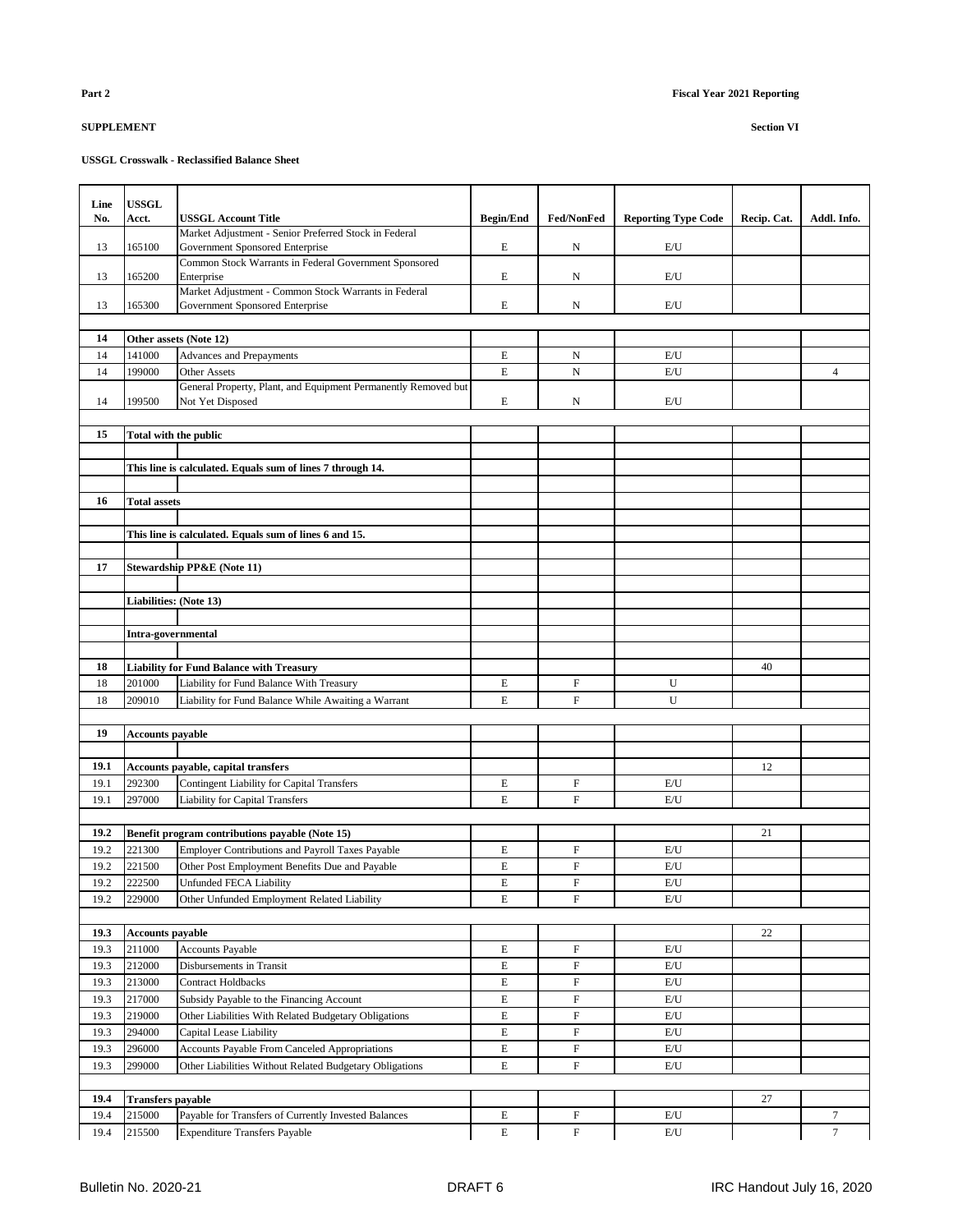| Line | <b>USSGL</b>        |                                                                                                                              |                  |                                                       |                            |             |                  |
|------|---------------------|------------------------------------------------------------------------------------------------------------------------------|------------------|-------------------------------------------------------|----------------------------|-------------|------------------|
| No.  | Acct.               | USSGL Account Title                                                                                                          | <b>Begin/End</b> | <b>Fed/NonFed</b>                                     | <b>Reporting Type Code</b> | Recip. Cat. | Addl. Info.      |
| 19.4 | 299100              | <b>Other Liabilities - Reductions</b>                                                                                        | E                | $\mathbf F$                                           | E/U                        |             |                  |
| 19.4 | 299200              | Appropriated Dedicated Collections Liability                                                                                 | E                | $\boldsymbol{\mathrm{F}}$                             | E/U                        |             |                  |
|      |                     |                                                                                                                              |                  |                                                       |                            |             |                  |
| 20   |                     | Federal debt and interest payable (Note 14)                                                                                  |                  |                                                       |                            |             |                  |
|      |                     |                                                                                                                              |                  |                                                       |                            |             |                  |
| 20.1 | <b>Federal debt</b> |                                                                                                                              |                  |                                                       |                            | 01          |                  |
|      |                     | Securities Issued by Federal Agencies Under General and Special                                                              |                  |                                                       |                            |             |                  |
| 20.1 | 253000              | <b>Financing Authority</b>                                                                                                   | E                | $\mathbf F$                                           | E/U                        |             | 7                |
| 20.1 | 253100              | Discount on Securities Issued by Federal Agencies Under General<br>and Special Financing Authority                           | E                | $\mathbf F$                                           | E/U                        |             | 7                |
|      |                     | Premium on Securities Issued by Federal Agencies Under General                                                               |                  |                                                       |                            |             |                  |
| 20.1 | 253200              | and Special Financing Authority                                                                                              | E                | $\mathbf F$                                           | E/U                        |             | 7                |
|      |                     | Amortization of Discount on Securities Issued by Federal                                                                     |                  |                                                       |                            |             |                  |
| 20.1 | 253300              | Agencies Under General and Special Financing Authority                                                                       | E                | $\mathbf F$                                           | E/U                        |             | 7                |
| 20.1 | 253400              | Amortization of Premium on Securities Issued by Federal Agencies<br>Under General and Special Financing Authority            | E                | $\boldsymbol{\mathrm{F}}$                             | E/U                        |             | 7                |
| 20.1 | 254000              | <b>Participation Certificates</b>                                                                                            | E                | $\overline{F}$                                        | E/U                        |             | $\overline{7}$   |
|      |                     |                                                                                                                              |                  |                                                       |                            |             |                  |
| 20.2 |                     | Interest payable - debt                                                                                                      |                  |                                                       |                            | 02          |                  |
| 20.2 | 214200              | Accrued Interest Payable - Debt                                                                                              | E                | $\mathbf F$                                           | E/U                        |             | 7                |
|      |                     |                                                                                                                              |                  |                                                       |                            |             |                  |
| 21   |                     | Debt associated with loans (Note 14)                                                                                         |                  |                                                       |                            |             |                  |
|      |                     |                                                                                                                              |                  |                                                       |                            |             |                  |
| 21.1 |                     | Interest payable - loans and not otherwise classified                                                                        |                  |                                                       |                            | 04          |                  |
| 21.1 | 214000              | Accrued Interest Payable - Not Otherwise Classified                                                                          | E                | F                                                     | E/U                        |             |                  |
| 21.1 | 214100              | <b>Accrued Interest Payable - Loans</b>                                                                                      | $\mathbf E$      | ${\bf F}$                                             | E/U                        |             | 7                |
|      |                     |                                                                                                                              |                  |                                                       |                            |             |                  |
| 21.2 | Loans payable       |                                                                                                                              |                  |                                                       |                            | 17          |                  |
| 21.2 | 251000              | Principal Payable to the Bureau of the Fiscal Service                                                                        | E                | $\boldsymbol{\mathrm{F}}$                             | E/U                        |             |                  |
| 21.2 | 251100              | Capitalized Loan Interest Payable - Non-Credit Reform                                                                        | E                | $\mathbf F$                                           | E/U                        |             |                  |
| 21.2 | 252000              | Principal Payable to the Federal Financing Bank                                                                              | $\mathbf E$      | $\boldsymbol{\mathrm{F}}$                             | E/U                        |             |                  |
| 21.2 | 259000              | Other Debt                                                                                                                   | $\mathbf E$      | $\mathbf{F}$                                          | E/U                        |             |                  |
|      |                     |                                                                                                                              |                  |                                                       |                            |             |                  |
| 22   |                     | Other Liabilities (Notes 15 and 17)                                                                                          |                  |                                                       |                            |             |                  |
| 22.1 |                     |                                                                                                                              |                  |                                                       |                            | 23          |                  |
| 22.1 | 231000              | Advances from others and deferred credits (Note 17)<br>Liability for Advances and Prepayments                                | E                | $\mathbf F$                                           | E/U                        |             | $\boldsymbol{7}$ |
| 22.1 | 232000              | Other Deferred Revenue                                                                                                       | E                | $\mathbf{F}$                                          | E/U                        |             |                  |
|      |                     |                                                                                                                              |                  |                                                       |                            |             |                  |
| 22.2 |                     | Other liabilities (without reciprocals) (Note 15)                                                                            |                  |                                                       |                            | 29          |                  |
| 22.2 | 221300              | Employer Contributions and Payroll Taxes Payable                                                                             | $\mathbf E$      | Z                                                     | $\mathrm{E}/\mathrm{U}$    |             |                  |
| 22.2 | 222500              | Unfunded FECA Liability                                                                                                      | E                | Z                                                     | E/U                        |             |                  |
| 22.2 | 229000              | Other Unfunded Employment Related Liability                                                                                  | $\mathbf E$      | Z                                                     | E/U                        |             |                  |
|      |                     | Liability for Non-Fiduciary Deposit Funds and Undeposited                                                                    |                  |                                                       |                            |             |                  |
| 22.2 | 240000              | Collections                                                                                                                  | E                | Ζ                                                     | E/U                        |             |                  |
| 22.2 | 241000              | <b>Liability for Clearing Accounts</b>                                                                                       | $\mathbf E$      | $\mathbf{Z}% ^{T}=\mathbf{Z}^{T}\times\mathbf{Z}^{T}$ | E/U                        |             |                  |
| 22.2 | 299000              | Other Liabilities Without Related Budgetary Obligations                                                                      | E                | Z                                                     | E/U                        |             |                  |
|      |                     |                                                                                                                              |                  |                                                       |                            |             |                  |
| 22.3 | 259000              | Other liabilities (Note 17)                                                                                                  |                  |                                                       |                            | 30          |                  |
| 22.3 | 299000              | Other Debt                                                                                                                   | $\mathbf E$      | G<br>F/G/N/Z                                          | $\mathrm{E}/\mathrm{U}$    |             |                  |
| 22.3 |                     | Other Liabilities Without Related Budgetary Obligations<br>Other Liabilities Without Related Budgetary Obligations - General | E                |                                                       | E/F/U                      |             |                  |
| 22.3 | 299010              | Fund of the U.S. Government                                                                                                  | E                | F                                                     | U                          |             |                  |
| 22.3 | 299100              | Other Liabilities - Reductions                                                                                               | E                | $\rm{F/G}$                                            | E/F/U                      |             |                  |
|      |                     | Reductions of Other Liabilities - General Fund of the U.S.                                                                   |                  |                                                       |                            |             |                  |
| 22.3 | 299110              | Government                                                                                                                   | E                | $\boldsymbol{\mathrm{F}}$                             | U                          |             |                  |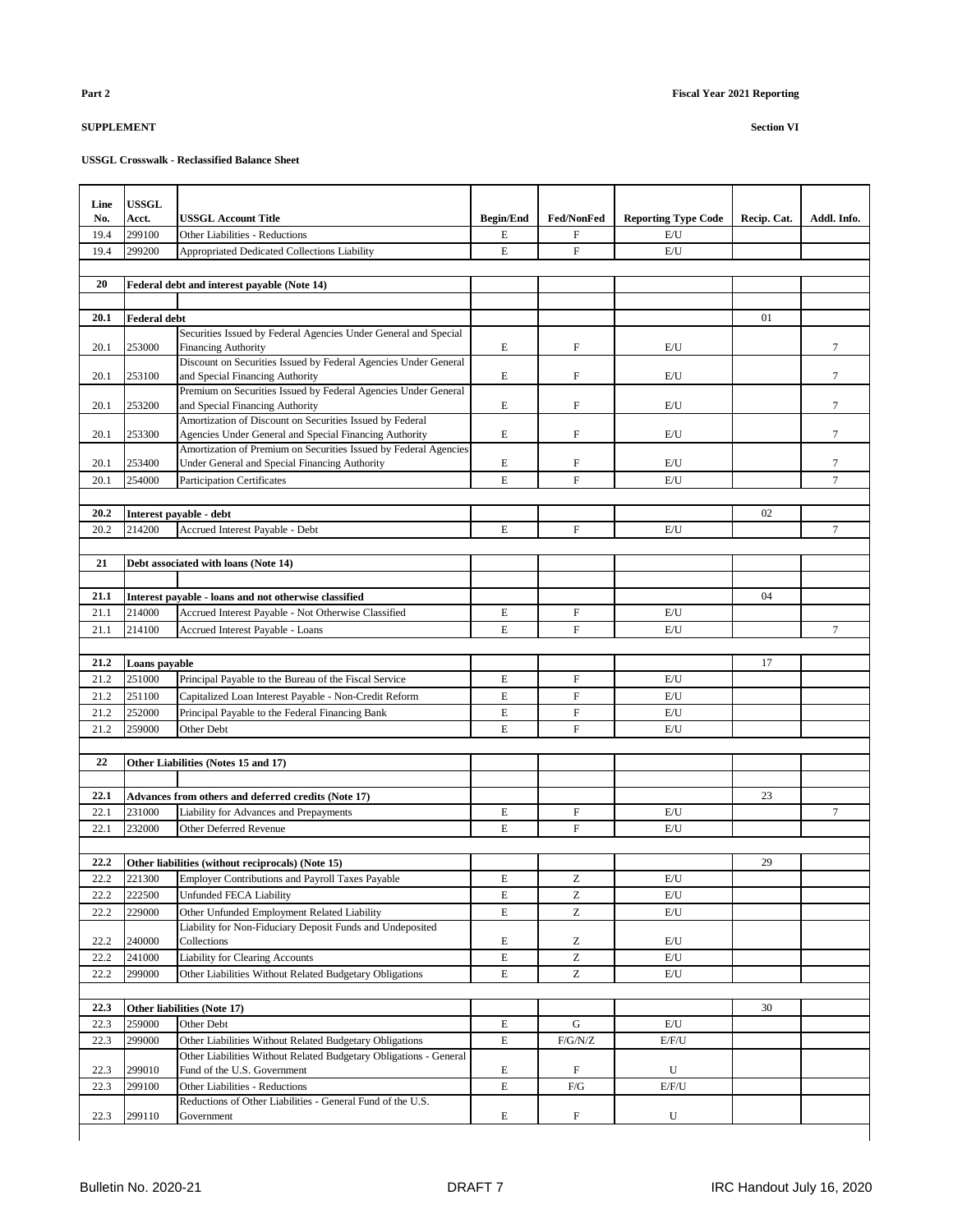| Line     | <b>USSGL</b>            |                                                                                                                   |                  |                   |                            |             |             |
|----------|-------------------------|-------------------------------------------------------------------------------------------------------------------|------------------|-------------------|----------------------------|-------------|-------------|
| No.      | Acct.                   | <b>USSGL Account Title</b>                                                                                        | <b>Begin/End</b> | <b>Fed/NonFed</b> | <b>Reporting Type Code</b> | Recip. Cat. | Addl. Info. |
| 22.4     |                         | Liability to the General Fund of the U.S. Government for custodial and<br>other non-entity assets (Note 17)       |                  |                   |                            | 46          |             |
| 22.4     | 298000                  | <b>Custodial Liability</b>                                                                                        | $\mathbf E$      | G                 | E/U                        |             |             |
|          |                         | Liability for Non-Entity Assets Not Reported on the Statement of                                                  |                  |                   |                            |             |             |
| 22.4     | 298500                  | <b>Custodial Activity</b>                                                                                         | E                | G                 | E/U                        |             |             |
|          |                         |                                                                                                                   |                  |                   |                            |             |             |
|          |                         | Liability to agency other than the General Fund of the U.S. Government                                            |                  |                   |                            |             |             |
| 22.5     |                         | for custodial and other non-entity assets                                                                         |                  |                   |                            | 10          |             |
| 22.5     | 298000                  | <b>Custodial Liability</b>                                                                                        | $\mathbf E$      | $\mathbf F$       | E/U                        |             |             |
| 22.5     | 298500                  | Liability for Non-Entity Assets Not Reported on the Statement of<br><b>Custodial Activity</b>                     | E                | F                 | E/U                        |             |             |
|          |                         |                                                                                                                   |                  |                   |                            |             |             |
| 23       |                         | <b>Total Intra-governmental</b>                                                                                   |                  |                   |                            |             |             |
|          |                         |                                                                                                                   |                  |                   |                            |             |             |
|          |                         | This line is calculated. Equals sum of lines 18 through 22.                                                       |                  |                   |                            |             |             |
|          |                         |                                                                                                                   |                  |                   |                            |             |             |
|          | With the public         |                                                                                                                   |                  |                   |                            |             |             |
|          |                         |                                                                                                                   |                  |                   |                            |             |             |
| 24       | <b>Accounts payable</b> |                                                                                                                   |                  |                   |                            |             |             |
| 24       | 211000                  | <b>Accounts Payable</b>                                                                                           | E                | N                 | E/U                        |             |             |
| 24       | 212000                  | Disbursements in Transit                                                                                          | E                | N                 | E/U                        |             |             |
| 24       | 214000                  | Accrued Interest Payable - Not Otherwise Classified                                                               | $\mathbf E$      | $\mathbf N$       | E/U                        |             |             |
| 24       | 296000                  | <b>Accounts Payable From Canceled Appropriations</b>                                                              | $\mathbf E$      | N                 | E/U                        |             |             |
|          |                         |                                                                                                                   |                  |                   |                            |             |             |
| 25       |                         | Federal debt and interest payable (Note 14)                                                                       |                  |                   |                            |             |             |
| 25       | 214100                  | Accrued Interest Payable - Loans                                                                                  | E                | N                 | E/U                        |             |             |
| 25       | 214200                  | Accrued Interest Payable - Debt                                                                                   | $\mathbf E$      | N                 | E/U                        |             |             |
|          |                         | Securities Issued by Federal Agencies Under General and Special                                                   |                  |                   |                            |             |             |
| 25       | 253000                  | <b>Financing Authority</b>                                                                                        | $\mathbf E$      | N                 | E/U                        |             |             |
| 25       | 253100                  | Discount on Securities Issued by Federal Agencies Under General<br>and Special Financing Authority                | E                | N                 | E/U                        |             |             |
|          |                         | Premium on Securities Issued by Federal Agencies Under General                                                    |                  |                   |                            |             |             |
| 25       | 253200                  | and Special Financing Authority                                                                                   | E                | N                 | E/U                        |             |             |
|          |                         | Amortization of Discount on Securities Issued by Federal                                                          |                  |                   |                            |             |             |
| 25       | 253300                  | Agencies Under General and Special Financing Authority                                                            | E                | N                 | E/U                        |             |             |
| 25       | 253400                  | Amortization of Premium on Securities Issued by Federal Agencies<br>Under General and Special Financing Authority | E                | N                 | E/U                        |             |             |
| 25       | 254000                  | <b>Participation Certificates</b>                                                                                 | E                | N                 | E/U                        |             |             |
| 25       | 259000                  | Other Debt                                                                                                        | E                | N                 | E/U                        |             |             |
|          |                         |                                                                                                                   |                  |                   |                            |             |             |
| 26       |                         | Federal employee and veteran benefits payable (Note 15)                                                           |                  |                   |                            |             |             |
|          |                         | Liability for Employer Benefits and Claims Incurred but Not                                                       |                  |                   |                            |             |             |
| 26       | 219100                  | Reported                                                                                                          | E                | N                 | E/U                        |             |             |
| 26       | 221300                  | <b>Employer Contributions and Payroll Taxes Payable</b>                                                           | E                | N                 | E/U                        |             |             |
| 26       | 221500                  | Other Post Employment Benefits Due and Payable                                                                    | E                | N                 | E/U                        |             |             |
| 26       | 221600                  | Pension Benefits Due and Payable to Beneficiaries                                                                 | $\mathbf E$      | N                 | E/U                        |             |             |
| 26       | 221700                  | Benefit Premiums Payable to Carriers                                                                              | $\mathbf E$      | N                 | E/U                        |             |             |
| 26       | 221800                  | Life Insurance Benefits Due and Payable to Beneficiaries                                                          | E                | N                 | E/U                        |             |             |
| 26       | 222000                  | <b>Unfunded Leave</b>                                                                                             | E                | N                 | E/U                        |             |             |
| 26       | 229000                  | Other Unfunded Employment Related Liability                                                                       | E                | N                 | E/U                        |             |             |
| 26       | 261000                  | <b>Actuarial Pension Liability</b>                                                                                | E                | N                 | E/U                        |             |             |
| 26<br>26 | 262000<br>263000        | Actuarial Health Insurance Liability                                                                              | E<br>E           | N                 | E/U<br>E/U                 |             |             |
|          | 265000                  | Actuarial Life Insurance Liability                                                                                |                  | N                 |                            |             |             |
| 26<br>26 | 269000                  | Actuarial FECA Liability<br>Other Actuarial Liabilities                                                           | E<br>E           | N<br>N            | E/U<br>E/U                 |             |             |
|          |                         |                                                                                                                   |                  |                   |                            |             |             |
| 27       |                         | <b>Environmental and disposal liabilities (Note 16)</b>                                                           |                  |                   |                            |             |             |
|          |                         |                                                                                                                   |                  |                   |                            |             |             |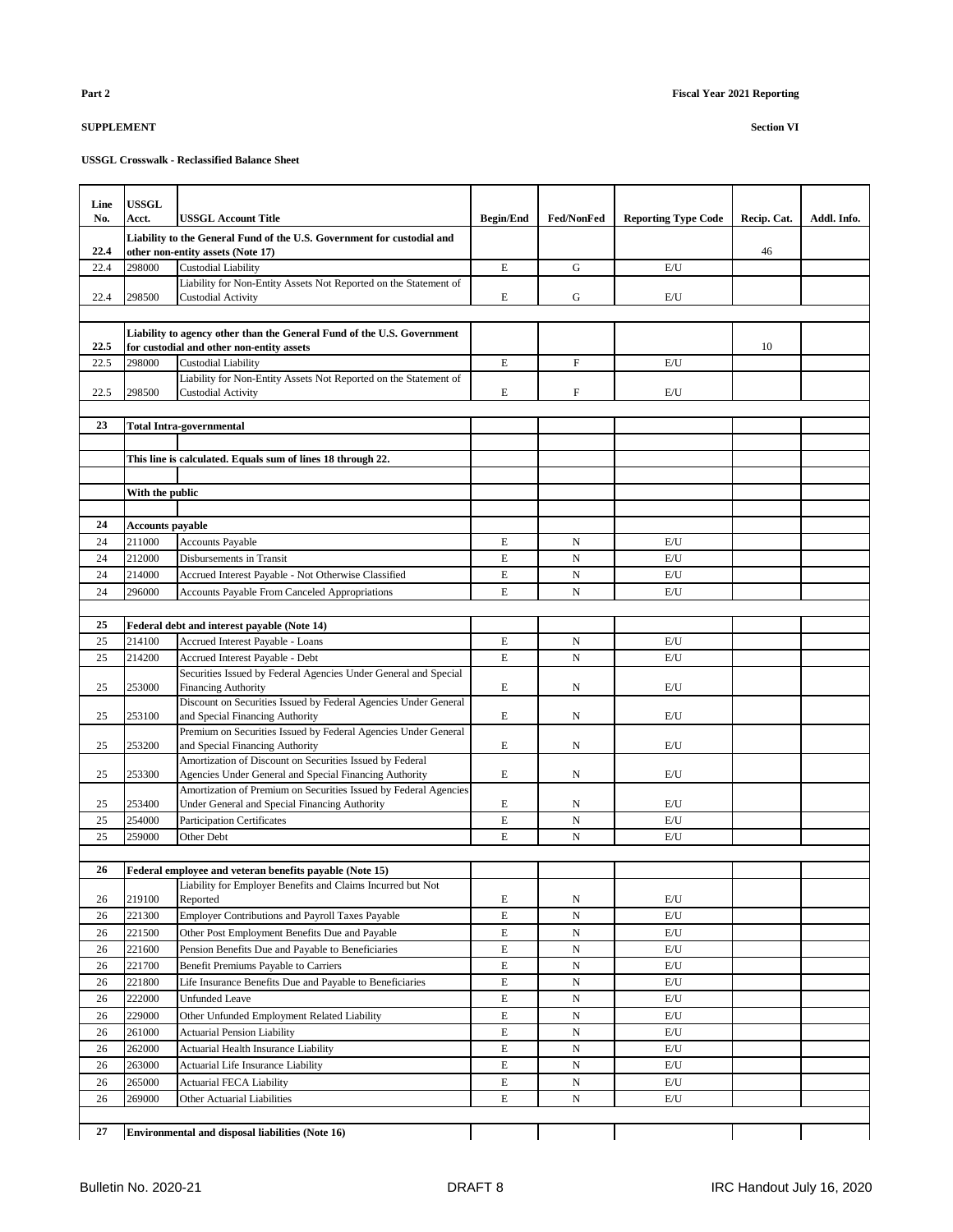| Line     | <b>USSGL</b>             |                                                                                    |                  |                   |                            |             |                |
|----------|--------------------------|------------------------------------------------------------------------------------|------------------|-------------------|----------------------------|-------------|----------------|
| No.      | Acct.                    | <b>USSGL Account Title</b>                                                         | <b>Begin/End</b> | <b>Fed/NonFed</b> | <b>Reporting Type Code</b> | Recip. Cat. | Addl. Info.    |
| 27       | 299500                   | <b>Estimated Cleanup Cost Liability</b>                                            | E                | N                 | E/U                        |             |                |
|          |                          |                                                                                    |                  |                   |                            |             |                |
| 28       |                          | <b>Benefits due and payable</b>                                                    |                  |                   |                            |             |                |
| 28       | 216000                   | Entitlement Benefits Due and Payable                                               | $\mathbf E$      | $_{\rm N}$        | E/U                        |             |                |
|          |                          |                                                                                    |                  |                   |                            |             |                |
| 29       |                          | Loan guarantee liability (Note 8)                                                  |                  |                   |                            |             |                |
| 29       | 218000                   | Loan Guarantee Liability                                                           | $\mathbf E$      | ${\bf N}$         | E/U                        |             |                |
|          |                          |                                                                                    |                  |                   |                            |             |                |
| 30       | only)                    | Liabilities to Government-sponsored enterprises (for use by Treasury               |                  |                   |                            |             |                |
|          |                          |                                                                                    |                  |                   |                            |             |                |
| 30       | 211200                   | Accounts Payable for Federal Government Sponsored Enterprise                       | E                | N                 | E/U                        |             |                |
|          |                          |                                                                                    |                  |                   |                            |             |                |
| 30       | 292200                   | Contingent Liabilities - Federal Government Sponsored Enterprise                   | E                | N                 | E/U                        |             |                |
| 31       |                          | Insurance and guarantee program liabilities                                        |                  |                   |                            |             |                |
| 31       | 220000                   | Liability for Unpaid Insurance Claims                                              | $\mathbf E$      | $_{\rm N}$        | E/U                        |             |                |
| 31       | 220500                   | Liability for Unearned Insurance Premiums                                          | $\mathbf E$      | $\mathbf N$       | E/U                        |             |                |
|          |                          |                                                                                    |                  |                   |                            |             |                |
| 31       | 266000                   | Actuarial Liabilities for Federal Insurance and Guarantee Programs                 | E                | N                 | E/U                        |             |                |
|          |                          |                                                                                    |                  |                   |                            |             |                |
| 32       |                          | Other liabilities (Notes 17, 18, and 19)                                           |                  |                   |                            |             |                |
| 32       | 201000                   | Liability for Fund Balance With Treasury                                           | $\mathbf E$      | N                 | U                          |             |                |
| 32       | 213000                   | <b>Contract Holdbacks</b>                                                          | $\mathbf E$      | $_{\rm N}$        | E/U                        |             |                |
| 32       | 219000                   | Other Liabilities With Related Budgetary Obligations                               | $\mathbf E$      | $\mathbf N$       | E/U                        |             |                |
| 32       | 219200                   | Special Drawing Right (SDR) Certificates Issued to Federal<br><b>Reserve Banks</b> | E                | N                 | E                          |             |                |
| 32       | 219300                   | Allocation of Special Drawing Rights (SDRs)                                        | $\mathbf E$      | $\mathbf N$       | $\mathbf E$                |             |                |
| 32       | 221000                   | Accrued Funded Payroll and Leave                                                   | E                | N                 | E/U                        |             |                |
| 32       | 221100                   | Withholdings Payable                                                               | $\mathbf E$      | N                 | E/U                        |             |                |
| 32       | 231000                   | Liability for Advances and Prepayments                                             | $\mathbf E$      | $\mathbf N$       | E/U                        |             |                |
| 32       | 232000                   | Other Deferred Revenue                                                             | $\mathbf E$      | $\mathbf N$       | E/U                        |             |                |
|          |                          | Liability for Non-Fiduciary Deposit Funds and Undeposited                          |                  |                   |                            |             |                |
| 32<br>32 | 240000<br>241000         | Collections                                                                        | E<br>$\mathbf E$ | N<br>$\mathbf N$  | E/U<br>E/U                 |             |                |
|          |                          | <b>Liability for Clearing Accounts</b>                                             |                  |                   |                            |             |                |
| 32       | 267000                   | Actuarial Liabilities for Treasury-Managed Benefit Programs                        | $\mathbf E$      | N                 | E/U                        |             |                |
| 32       | 291000                   | Prior Liens Outstanding on Acquired Collateral                                     | $\mathbf E$      | $_{\rm N}$        | E/U                        |             |                |
| 32       | 292000                   | <b>Contingent Liabilities</b>                                                      | $\mathbf E$      | $_{\rm N}$        | E/U                        |             |                |
| 32       | 294000                   | Capital Lease Liability                                                            | $\mathbf E$      | $\mathbf N$       | E/U                        |             |                |
| 32       | 298000                   | Custodial Liability                                                                | $\mathbf E$      | N                 | E/U                        |             | $\overline{c}$ |
| 32       | 299000                   | Other Liabilities Without Related Budgetary Obligations                            | E                | N                 | E/U                        |             |                |
|          |                          |                                                                                    |                  |                   |                            |             |                |
| 33       | Total with the public    |                                                                                    |                  |                   |                            |             |                |
|          |                          |                                                                                    |                  |                   |                            |             |                |
|          |                          | This line is calculated. Equals sum of lines 24 through 32.                        |                  |                   |                            |             |                |
| 34       | <b>Total liabilities</b> |                                                                                    |                  |                   |                            |             |                |
|          |                          |                                                                                    |                  |                   |                            |             |                |
|          |                          | This line is calculated. Equals sum of lines 23 and 33.                            |                  |                   |                            |             |                |
|          |                          |                                                                                    |                  |                   |                            |             |                |
| 35       |                          | <b>Commitments and Contingencies (Note 19)</b>                                     |                  |                   |                            |             |                |
|          |                          |                                                                                    |                  |                   |                            |             |                |
|          | Net position:            |                                                                                    |                  |                   |                            |             |                |
|          |                          |                                                                                    |                  |                   |                            |             |                |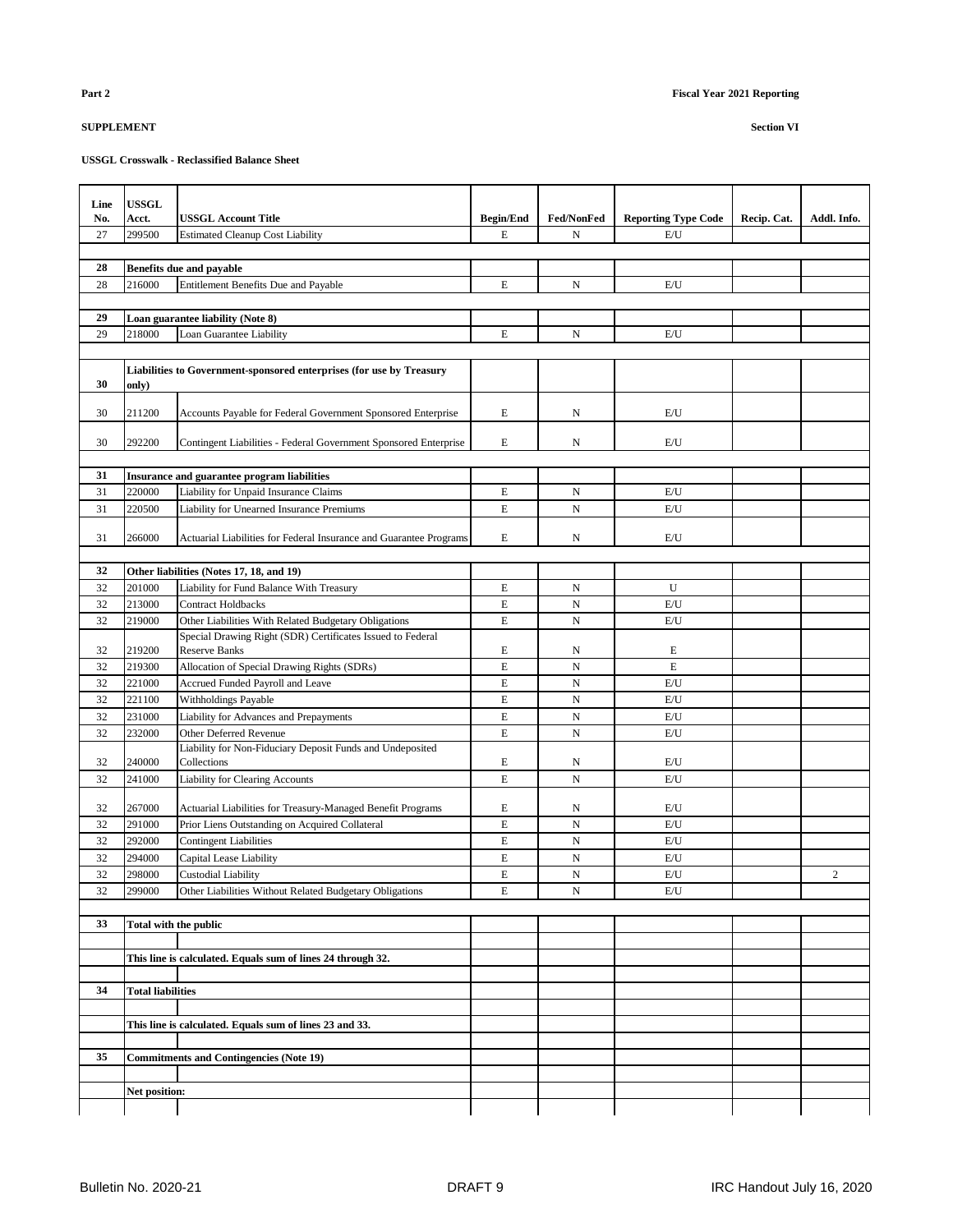| Line<br>No. | <b>USSGL</b><br><b>Acct.</b> | <b>USSGL Account Title</b>                                                                                            | <b>Begin/End</b> | <b>Fed/NonFed</b>         | <b>Reporting Type Code</b> | Recip. Cat. | Addl. Info. |
|-------------|------------------------------|-----------------------------------------------------------------------------------------------------------------------|------------------|---------------------------|----------------------------|-------------|-------------|
|             |                              | Total net position - Funds from Dedicated Collections (Note 20)                                                       |                  |                           |                            |             |             |
| 36          |                              | (Combined or Consolidated)                                                                                            |                  |                           |                            |             |             |
|             |                              |                                                                                                                       |                  |                           |                            |             |             |
| 36.1        |                              | <b>Unexpended appropriations - Funds from Dedicated Collections</b>                                                   |                  |                           |                            |             |             |
| 36.1        | 309000                       | Unexpended Appropriations While Awaiting a Warrant                                                                    | E                | G                         | E                          |             |             |
| 36.1        | 310000                       | Unexpended Appropriations - Cumulative                                                                                | B                |                           | E                          |             |             |
| 36.1        | 310100                       | Unexpended Appropriations - Appropriations Received                                                                   | E                | G                         | E                          |             |             |
| 36.1        | 310200                       | Unexpended Appropriations - Transfers-In                                                                              | E                | $\mathbf{F}$              | E                          |             |             |
| 36.1        | 310300                       | Unexpended Appropriations - Transfers-Out                                                                             | E                | $\boldsymbol{\mathrm{F}}$ | E                          |             |             |
| 36.1        | 310500                       | Unexpended Appropriations - Prior-Period Adjustments Due to<br>Corrections of Errors - Years Preceding the Prior-Year | E                | G                         | E                          |             |             |
| 36.1        | 310600                       | Unexpended Appropriations - Adjustments                                                                               | E                | G                         | $\mathbf E$                |             |             |
| 36.1        | 310700                       | Unexpended Appropriations - Used - Accrued                                                                            | E                | G                         | E                          |             |             |
| 36.1        | 310710                       | Unexpended Appropriations - Used - Disbursed                                                                          | E                | G                         | E                          |             |             |
| 36.1        | 310800                       | Unexpended Appropriations - Prior-Period Adjustments Due to<br><b>Corrections of Errors</b>                           | E                | G                         | E                          |             |             |
|             |                              | Unexpended Appropriations - Prior-Period Adjustments Due to                                                           |                  |                           |                            |             |             |
| 36.1        | 310900                       | Changes in Accounting Principles                                                                                      | E                | G                         | E                          |             |             |
|             |                              |                                                                                                                       |                  |                           |                            |             |             |
| 36.2        |                              | <b>Cumulative results of operations - Funds from Dedicated Collections</b>                                            |                  |                           |                            |             |             |
| 36.2        | 331000                       | <b>Cumulative Results of Operations</b>                                                                               | B                |                           | E                          |             |             |
| 36.2        | 510000                       | Revenue From Goods Sold                                                                                               | E                | F/N                       | E                          |             |             |
| 36.2        | 510900                       | Contra Revenue for Goods Sold                                                                                         | E                | F/N                       | E                          |             |             |
| 36.2        | 520000                       | Revenue From Services Provided                                                                                        | E                | F/N                       | E                          |             |             |
| 36.2        | 520900                       | Contra Revenue for Services Provided                                                                                  | E                | F/N                       | E                          |             |             |
| 36.2        | 531000                       | Interest Revenue - Other                                                                                              | E                | F/N                       | E                          |             |             |
| 36.2        | 531100                       | <b>Interest Revenue - Investments</b>                                                                                 | E                | F/N                       | E                          |             |             |
| 36.2        | 531200                       | Interest Revenue - Loans Receivable/Uninvested Funds                                                                  | E                | F/N                       | E                          |             |             |
| 36.2        | 531300                       | <b>Interest Revenue - Subsidy Amortization</b>                                                                        | E                | N                         | E                          |             |             |
| 36.2        | 531400                       | Dividend Income Accounted for Under the Provisions of the<br>Federal Credit Reform Act                                | E                | N                         | E                          |             |             |
| 36.2        | 531500                       | Contra Revenue for Dividend Income Accounted for Under the<br>Provisions of the Federal Credit Reform Act             | E                | N                         | E                          |             |             |
| 36.2        | 531700                       | Contra Revenue for Interest Revenue - Loans Receivable                                                                | E                | F/N                       | E                          |             |             |
| 36.2        | 531800                       | Contra Revenue for Interest Revenue - Investments                                                                     | E                | F/N                       | E                          |             |             |
| 36.2        | 531900                       | Contra Revenue for Interest Revenue - Other                                                                           | E                | F/N                       | E                          |             |             |
| 36.2        | 532000                       | Penalties and Fines Revenue                                                                                           | E                | N                         | E                          |             |             |
| 36.2        | 532400                       | Contra Revenue for Penalties and Fines                                                                                | E                | N                         | E                          |             |             |
| 36.2        | 532500                       | Administrative Fees Revenue                                                                                           | E                | F/N                       | E                          |             |             |
| 36.2        | 532900                       | Contra Revenue for Administrative Fees                                                                                | E                | F/N                       | E                          |             |             |
| 36.2        | 540000                       | Funded Benefit Program Revenue                                                                                        | E                | F/N                       | E                          |             |             |
| 36.2        | 540900                       | Contra Revenue for Funded Benefit Program Revenue                                                                     | E                | F/N                       | E                          |             |             |
| 36.2        | 550000                       | <b>Insurance and Guarantee Premium Revenue</b>                                                                        | E                | N                         | E                          |             |             |
| 36.2        | 550900                       | Contra Revenue for Insurance and Guarantee Premium Revenue                                                            | E                | N                         | E                          |             |             |
| 36.2        | 560000                       | Donated Revenue - Financial Resources                                                                                 | E                | N                         | E                          |             |             |
| 36.2        | 560900                       | Contra Revenue for Donations - Financial Resources                                                                    | E                | $_{\rm N}$                | E                          |             |             |
| 36.2        | 561000                       | Donated Revenue - Non-Financial Resources                                                                             | E                | N                         | E                          |             |             |
| 36.2        | 561900                       | Contra Donated Revenue - Nonfinancial Resources                                                                       | E                | N                         | E                          |             |             |
| 36.2        | 564000                       | Forfeiture Revenue - Cash and Cash Equivalents                                                                        | E                | N                         | E                          |             |             |
| 36.2        | 564900                       | Contra Forfeiture Revenue - Cash and Cash Equivalents                                                                 | E                | $_{\rm N}$                | E                          |             |             |
| 36.2        | 565000                       | Forfeiture Revenue - Forfeitures of Property                                                                          | E                | N                         | E                          |             |             |
| 36.2        | 565900                       | Contra Forfeiture Revenue - Forfeitures of Property                                                                   | E                | N                         | E                          |             |             |
| 36.2        | 570000                       | Expended Appropriations - Used - Accrued                                                                              | E                | G                         | E                          |             |             |
| 36.2        | 570010                       | <b>Expended Appropriations - Disbursed</b>                                                                            | E                | G                         | E                          |             |             |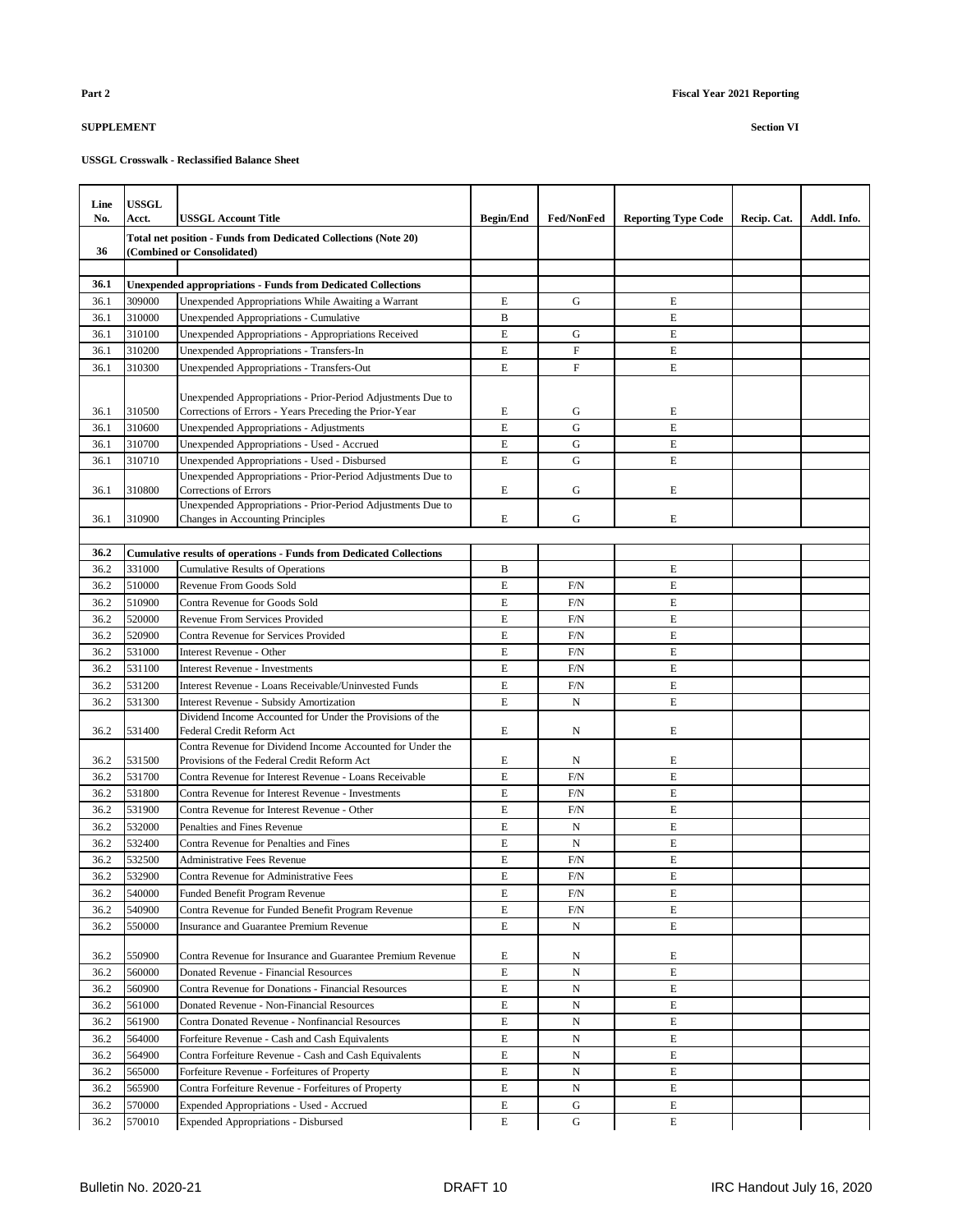| Line         | <b>USSGL</b>     |                                                                                                 |                            |                           |                            |             |             |
|--------------|------------------|-------------------------------------------------------------------------------------------------|----------------------------|---------------------------|----------------------------|-------------|-------------|
| No.          | Acct.            | USSGL Account Title                                                                             | <b>Begin/End</b>           | <b>Fed/NonFed</b>         | <b>Reporting Type Code</b> | Recip. Cat. | Addl. Info. |
|              |                  | Expended Appropriations - Prior-Period Adjustments Due to                                       |                            |                           |                            |             |             |
| 36.2         | 570500           | Corrections of Errors - Years Preceding the Prior-Year                                          | E                          | G                         | E                          |             |             |
| 36.2         | 570800           | Expended Appropriations - Prior-Period Adjustments Due to<br>Corrections of Errors              | E                          | G                         | E                          |             |             |
| 36.2         | 570900           | Expended Appropriations - Prior-Period Adjustments Due to<br>Changes in Accounting Principles   | E                          | G                         | $\mathbf E$                |             |             |
|              |                  | Accrual of Amounts Receivable from Custodian or Non-Entity                                      |                            |                           |                            |             |             |
| 36.2         | 571300           | Assets Receivable from a Federal Agency - Other Than the<br>General Fund of the U.S. Government | $\mathbf E$                | $\boldsymbol{\mathrm{F}}$ | E                          |             |             |
| 36.2         | 572000           | Financing Sources Transferred In Without Reimbursement                                          | E                          | $\boldsymbol{\mathrm{F}}$ | E                          |             |             |
| 36.2         | 573000           | Financing Sources Transferred Out Without Reimbursement                                         | E                          | F/Z                       | E                          |             |             |
| 36.2         | 573500           | Appropriated Dedicated Collections to be Transferred In                                         | E                          | $\overline{F}$            | $\mathbf E$                |             |             |
|              |                  |                                                                                                 |                            |                           |                            |             |             |
| 36.2         | 573600           | Appropriated Dedicated Collections to be Transferred Out                                        | E                          | F                         | E                          |             |             |
| 36.2         | 574000           | Appropriated Dedicated Collections Transferred In                                               | $\mathbf E$                | $\mathbf F$               | E                          |             |             |
| 36.2         | 574500           | Appropriated Dedicated Collections Transferred Out                                              | E                          | $\boldsymbol{\mathrm{F}}$ | E                          |             |             |
| 36.2         | 575000           | <b>Expenditure Financing Sources - Transfers-In</b>                                             | $\mathbf E$                | $\boldsymbol{\mathrm{F}}$ | $\mathbf E$                |             |             |
| 36.2         | 575500           | Non-Expenditure Financing Sources - Transfers-In - Other                                        | E                          | $\boldsymbol{\mathrm{F}}$ | E                          |             |             |
| 36.2         | 575600           | Non-Expenditure Financing Sources - Transfers-In - Capital<br>Transfers                         | E                          | F                         | E                          |             |             |
| 36.2         | 576000           | <b>Expenditure Financing Sources - Transfers-Out</b>                                            | $\mathbf E$                | $\overline{F}$            | E                          |             |             |
| 36.2         | 576500           | Non-Expenditure Financing Sources - Transfers-Out - Other                                       | E                          | $\boldsymbol{\mathrm{F}}$ | E                          |             |             |
|              |                  | Non-Expenditure Financing Sources - Transfers-Out - Capital                                     |                            |                           |                            |             |             |
| 36.2<br>36.2 | 576600<br>577500 | Transfers<br>Non-Budgetary Financing Sources Transferred In                                     | E<br>$\mathbf E$           | F<br>$\overline{F}$       | E<br>$\mathbf E$           |             |             |
| 36.2         | 577600           | Non-Budgetary Financing Sources Transferred Out                                                 | E                          | $\boldsymbol{\mathrm{F}}$ | $\mathbf E$                |             |             |
| 36.2         | 578000           | <b>Imputed Financing Sources</b>                                                                | $\mathbf E$                | $\overline{F}$            | E                          |             |             |
| 36.2         | 579000           | <b>Other Financing Sources</b>                                                                  | $\mathbf E$                | Z                         | E                          |             |             |
| 36.2         | 579100           | <b>Adjustment to Financing Sources - Credit Reform</b>                                          | E                          | $\mathbf F$               | E                          |             |             |
|              |                  |                                                                                                 |                            |                           |                            |             |             |
| 36.2         | 579200           | Financing Sources To Be Transferred Out - Contingent Liability                                  | E                          | F                         | E                          |             |             |
| 36.2         | 579500           | Seigniorage                                                                                     | $\mathbf E$                | $\mathbf N$               | E                          |             |             |
| 36.2         | 580000           | Tax Revenue Collected - Not Otherwise Classified                                                | $\mathbf E$                | G/N                       | $\mathbf E$                |             |             |
| 36.2<br>36.2 | 580100<br>580200 | Tax Revenue Collected - Individual<br>Tax Revenue Collected - Corporate                         | $\mathbf E$<br>$\mathbf E$ | G/N<br>G/N                | $\mathbf E$<br>$\mathbf E$ |             |             |
| 36.2         | 580300           | Tax Revenue Collected - Unemployment                                                            | E                          | G/N                       | E                          |             |             |
| 36.2         | 580400           | Tax Revenue Collected - Excise                                                                  | E                          | G/N                       | E                          |             |             |
| 36.2         | 580500           | Tax Revenue Collected - Estate and Gift                                                         | E                          | G/N                       | E                          |             |             |
| 36.2         | 580600           | Tax Revenue Collected - Customs                                                                 | E                          | G/N                       | E                          |             |             |
|              |                  |                                                                                                 |                            |                           |                            |             |             |
| 36.2         | 582000           | Tax Revenue Accrual Adjustment - Not Otherwise Classified                                       | E                          | G/N                       | E                          |             |             |
| 36.2         | 582100           | Tax Revenue Accrual Adjustment - Individual                                                     | $\mathbf E$                | G/N                       | E                          |             |             |
| 36.2         | 582200           | Tax Revenue Accrual Adjustment - Corporate                                                      | E                          | G/N                       | E                          |             |             |
| 36.2         | 582300           | Tax Revenue Accrual Adjustment - Unemployment                                                   | E                          | G/N                       | E                          |             |             |
| 36.2<br>36.2 | 582400<br>582500 | Tax Revenue Accrual Adjustment - Excise<br>Tax Revenue Accrual Adjustment - Estate and Gift     | E<br>$\mathbf E$           | G/N<br>G/N                | E<br>$\mathbf E$           |             |             |
| 36.2         | 582600           | Tax Revenue Accrual Adjustment - Customs                                                        | $\mathbf E$                | G/N                       | E                          |             |             |
| 36.2         | 583000           | Contra Revenue for Taxes - Not Otherwise Classified                                             | E                          | G/N                       | E                          |             |             |
| 36.2         | 583100           | Contra Revenue for Taxes - Individual                                                           | E                          | G/N                       | E                          |             |             |
| 36.2         | 583200           | Contra Revenue for Taxes - Corporate                                                            | $\mathbf E$                | G/N                       | E                          |             |             |
| 36.2         | 583300           | Contra Revenue for Taxes - Unemployment                                                         | $\mathbf E$                | G/N                       | E                          |             |             |
| 36.2         | 583400           | Contra Revenue for Taxes - Excise                                                               | E                          | G/N                       | E                          |             |             |
| 36.2         | 583500           | Contra Revenue for Taxes - Estate and Gift                                                      | $\mathbf E$                | G/N                       | E                          |             |             |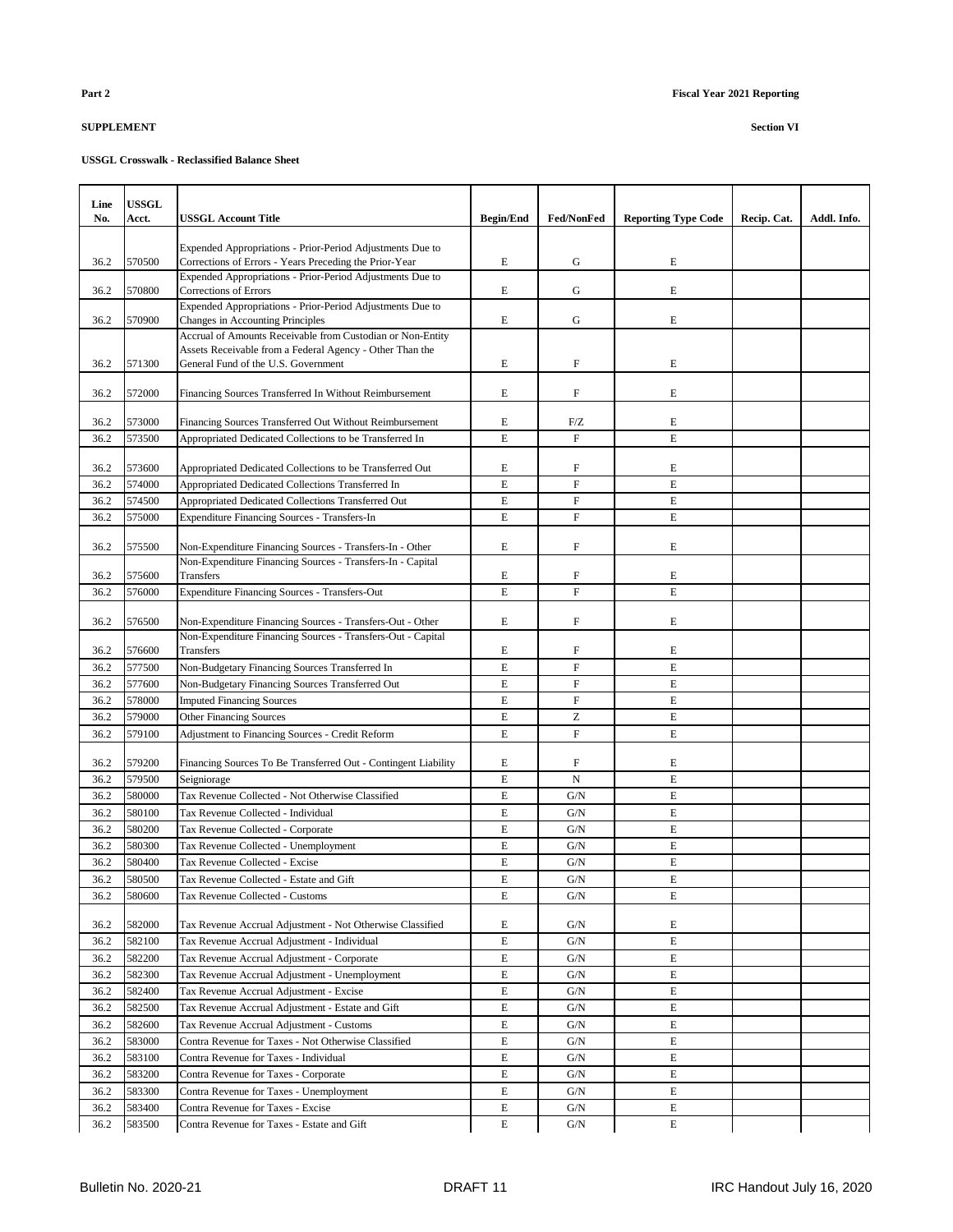| Line | <b>USSGL</b> |                                                                                                                          |                  |                           |                            |             |                |
|------|--------------|--------------------------------------------------------------------------------------------------------------------------|------------------|---------------------------|----------------------------|-------------|----------------|
| No.  | Acct.        | <b>USSGL Account Title</b>                                                                                               | <b>Begin/End</b> | <b>Fed/NonFed</b>         | <b>Reporting Type Code</b> | Recip. Cat. | Addl. Info.    |
| 36.2 | 583600       | Contra Revenue for Taxes - Customs                                                                                       | E                | G/N                       | $\mathbf E$                |             |                |
| 36.2 | 589000       | Tax Revenue Refunds - Not Otherwise Classified                                                                           | E                | G/N                       | E                          |             |                |
| 36.2 | 589100       | Tax Revenue Refunds - Individual                                                                                         | E                | G/N                       | E                          |             |                |
| 36.2 | 589200       | Tax Revenue Refunds - Corporate                                                                                          | E                | G/N                       | E                          |             |                |
| 36.2 | 589300       | Tax Revenue Refunds - Unemployment                                                                                       | E                | G/N                       | E                          |             |                |
| 36.2 | 589400       | Tax Revenue Refunds - Excise                                                                                             | E                | G/N                       | E                          |             |                |
| 36.2 | 589500       | Tax Revenue Refunds - Estate and Gift                                                                                    | E                | G/N                       | E                          |             |                |
| 36.2 | 589600       | Tax Revenue Refunds - Customs                                                                                            | E                | G/N                       | E                          |             |                |
| 36.2 | 590000       | Other Revenue                                                                                                            | E                | F/N/Z                     | E                          |             | $\overline{c}$ |
| 36.2 | 590900       | Contra Revenue for Other Revenue                                                                                         | E                | F/N/Z                     | E                          |             | $\overline{c}$ |
| 36.2 | 591900       | Revenue and Other Financing Sources - Cancellations                                                                      | E                | G                         | E                          |             |                |
| 36.2 | 592100       | Valuation Change in Investments - Exchange Stabilization Fund<br>(ESF)                                                   | E                | N                         | E                          |             |                |
|      |              | Valuation Change in Investments for Federal Government                                                                   |                  |                           |                            |             |                |
| 36.2 | 592200       | <b>Sponsored Enterprise</b>                                                                                              | E                | N                         | E                          |             |                |
| 36.2 | 592300       | Valuation Change in Investments - Beneficial Interest in Trust                                                           | E                | N                         | E                          |             |                |
| 36.2 | 599000       | Collections for Others - Statement of Custodial Activity                                                                 | E                | F/G/N                     | E                          |             |                |
|      |              |                                                                                                                          |                  |                           |                            |             |                |
| 36.2 | 599100       | Accrued Collections for Others - Statement of Custodial Activity                                                         | E                | F/G/N                     | E                          |             |                |
| 36.2 | 599300       | Offset to Non-Entity Collections - Statement of Changes in Net<br>Position                                               | E                | F/G                       | E                          |             |                |
|      |              | Offset to Non-Entity Accrued Collections - Statement of Changes                                                          |                  |                           | E                          |             |                |
| 36.2 | 599400       | in Net Position<br>Financing Sources Transferred In From Custodial Statement                                             | E                | F/G                       |                            |             |                |
| 36.2 | 599700       | Collections                                                                                                              | E                | F                         | E                          |             |                |
| 36.2 | 599800       | Custodial Collections Transferred Out to a Treasury Account<br>Symbol Other Than the General Fund of the U.S. Government | E                | $\boldsymbol{\mathrm{F}}$ | E                          |             |                |
| 36.2 | 610000       | Operating Expenses/Program Costs                                                                                         | E                | F/N                       | E                          |             |                |
| 36.2 | 615000       | <b>Expensed Asset</b>                                                                                                    | E                |                           | E                          |             |                |
| 36.2 | 619000       | Contra Bad Debt Expense - Incurred for Others                                                                            | E                | F/N                       | E                          |             |                |
| 36.2 | 619900       | <b>Adjustment to Subsidy Expense</b>                                                                                     | E                | N                         | E                          |             |                |
| 36.2 | 631000       | Interest Expenses on Borrowing From the Bureau of the Fiscal<br>Service and/or the Federal Financing Bank                | E                | F                         | E                          |             |                |
| 36.2 | 632000       | <b>Interest Expenses on Securities</b>                                                                                   | E                | F/N                       | E                          |             |                |
| 36.2 | 633000       | Other Interest Expenses                                                                                                  | E                | F/N                       | E                          |             |                |
| 36.2 | 633800       | <b>Remuneration Interest</b>                                                                                             | E                | F/N                       | E                          |             |                |
|      |              |                                                                                                                          |                  |                           |                            |             |                |
| 36.2 | 634000       | Interest Expense Accrued on the Liability for Loan Guarantees                                                            | E                | N                         | E                          |             |                |
| 36.2 | 640000       | <b>Benefit Expense</b>                                                                                                   | E                | F/N/Z                     | E                          |             |                |
| 36.2 | 650000       | Cost of Goods Sold                                                                                                       | E                | F/N                       | E                          |             |                |
| 36.2 | 660000       | Applied Overhead                                                                                                         | E                | ${\bf N}$                 | E                          |             |                |
| 36.2 | 661000       | <b>Cost Capitalization Offset</b>                                                                                        | E                | ${\bf N}$                 | $\mathbf E$                |             |                |
| 36.2 | 671000       | Depreciation, Amortization, and Depletion                                                                                | E                | N                         | E                          |             |                |
| 36.2 | 672000       | <b>Bad Debt Expense</b>                                                                                                  | E                | F/N                       | E                          |             |                |
| 36.2 | 673000       | <b>Imputed Costs</b>                                                                                                     | E                | $\boldsymbol{\mathrm{F}}$ | E                          |             |                |
| 36.2 | 679000       | Other Expenses Not Requiring Budgetary Resources                                                                         | E                | F/N                       | E                          |             |                |
| 36.2 | 679500       | Contra Expense-Non-Fiduciary Deposit Fund Intra-governmental<br><b>Administrative Fees</b>                               | Е                | N                         | E                          |             |                |
| 36.2 | 680000       | <b>Future Funded Expenses</b>                                                                                            | E                | F/N/Z                     | E                          |             |                |
| 36.2 | 685000       | Employer Contributions to Employee Benefit Programs Not<br>Requiring Current-Year Budget Authority (Unobligated)         | E                | F                         | E                          |             |                |
| 36.2 | 690000       | Non-Production Costs                                                                                                     | E                | F/N/Z                     | $\mathbf E$                |             |                |
| 36.2 | 711000       | Gains on Disposition of Assets - Other                                                                                   | E                | N                         | E                          |             |                |
| 36.2 | 711100       | Gains on Disposition of Investments                                                                                      | E                | F/N                       | E                          |             |                |
| 36.2 | 711200       | Gains on Disposition of Borrowings                                                                                       | E                | $\mathbf F$               | E                          |             |                |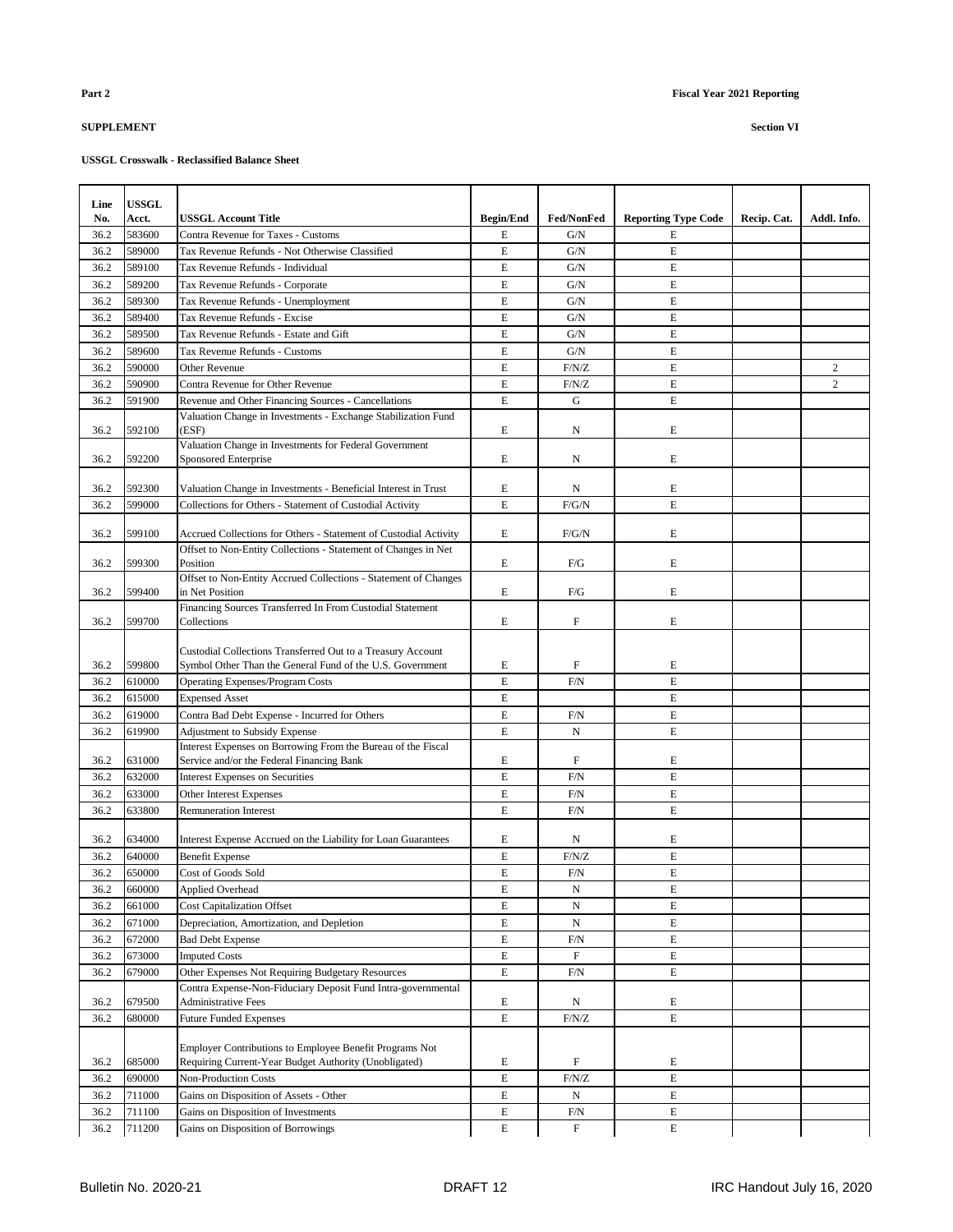| Line<br>No. | <b>USSGL</b><br><b>Acct.</b> | <b>USSGL Account Title</b>                                                                           | <b>Begin/End</b> | <b>Fed/NonFed</b>         | <b>Reporting Type Code</b> | Recip. Cat. | Addl. Info. |
|-------------|------------------------------|------------------------------------------------------------------------------------------------------|------------------|---------------------------|----------------------------|-------------|-------------|
|             |                              |                                                                                                      |                  |                           |                            |             |             |
| 36.2        | 717100                       | Gains on Changes in Long-Term Assumptions - From Experience                                          | E                | N                         | E                          |             |             |
| 36.2        | 717200                       | Losses on Changes in Long-Term Assumptions - From Experience                                         | E                | N                         | E                          |             |             |
| 36.2        | 718000                       | <b>Unrealized Gains</b>                                                                              | E                | F/N                       | E                          |             |             |
| 36.2        | 718100                       | Unrealized Gain - Exchange Stabilization Fund (ESF)                                                  | E                | N                         | E                          |             |             |
| 36.2        | 719000                       | <b>Other Gains</b>                                                                                   | E                | F/N                       | E                          |             |             |
|             |                              | Gains for Exchange Stabilization Fund (ESF) Accrued Interest and                                     |                  |                           |                            |             |             |
| 36.2        | 719100                       | Charges                                                                                              | E                | N                         | E                          |             |             |
| 36.2        | 721000                       | Losses on Disposition of Assets - Other                                                              | E                | $_{\rm N}$                | $\mathbf E$                |             |             |
| 36.2        | 721100                       | Losses on Disposition of Investments                                                                 | E                | F/N                       | E                          |             |             |
| 36.2        | 721200                       | Losses on Disposition of Borrowings                                                                  | E                | F                         | E                          |             |             |
| 36.2        | 727100                       | Gains on Changes in Long-Term Assumptions                                                            | E                | N                         | E                          |             |             |
| 36.2        | 727200                       | Losses on Changes in Long-Term Assumptions                                                           | E                | $_{\rm N}$                | E                          |             |             |
| 36.2        | 728000                       | <b>Unrealized Losses</b>                                                                             | E                | F/N                       | E                          |             |             |
| 36.2        | 728100                       | Unrealized Losses - Exchange Stabilization Fund (ESF)                                                | E                | N                         | E                          |             |             |
| 36.2        | 729000                       | <b>Other Losses</b>                                                                                  | E                | F/N                       | E                          |             |             |
| 36.2        | 729100                       | Losses for Exchange Stabilization Fund (ESF) Accrued Interest                                        | E                |                           | E                          |             |             |
| 36.2        | 729200                       | and Charges                                                                                          | E                | N<br>N                    | E                          |             |             |
| 36.2        | 730000                       | Other Losses From Impairment of Assets<br><b>Extraordinary Items</b>                                 | E                | $_{\rm N}$                | E                          |             |             |
| 36.2        | 740000                       | Prior-Period Adjustments Due to Corrections of Errors                                                | E                | N/Z                       | E                          |             |             |
|             |                              | Prior-Period Adjustments Due to Changes in Accounting                                                |                  |                           |                            |             |             |
| 36.2        | 740100                       | Principles                                                                                           | E                | N/Z                       | E                          |             |             |
|             |                              | Prior-Period Adjustments Due to Corrections of Errors - Years                                        |                  |                           |                            |             |             |
| 36.2        | 740500                       | Preceding the Prior-Year                                                                             | E                | N/Z                       | E                          |             |             |
| 36.2        | 750000                       | Distribution of Income - Dividend                                                                    | E                | N/Z                       | E                          |             |             |
| 36.2        | 760000                       | Changes in Actuarial Liability                                                                       | E                | N                         | E                          |             |             |
| 36.2        | 880100                       | <b>Offset for Purchases of Assets</b>                                                                | E                | $\boldsymbol{\mathrm{F}}$ | E                          |             |             |
| 36.2        | 880200                       | Purchases of Property, Plant, and Equipment                                                          | E                | $\mathbf F$               | E                          |             |             |
| 36.2        | 880300                       | Purchases of Inventory and Related Property                                                          | E                | ${\rm F}$                 | E                          |             |             |
| 36.2        | 880400                       | Purchases of Assets - Other                                                                          | E                | $\mathbf{F}$              | E                          |             |             |
|             |                              |                                                                                                      |                  |                           |                            |             |             |
| 37          |                              | Total net position - Funds other than those from Dedicated Collections<br>(Combined or Consolidated) |                  |                           |                            |             |             |
|             |                              |                                                                                                      |                  |                           |                            |             |             |
|             |                              | Unexpended appropriations - Funds other than those from Dedicated                                    |                  |                           |                            |             |             |
| 37.1        | <b>Collections</b>           |                                                                                                      |                  |                           |                            |             |             |
| 37.1        | 309000                       | Unexpended Appropriations While Awaiting a Warrant                                                   | E                | G                         | U                          |             |             |
| 37.1        | 309010                       | Appropriations Outstanding - Warrants to be Issued                                                   | E                | $\boldsymbol{\mathrm{F}}$ | U                          |             |             |
| 37.1        | 310000                       | Unexpended Appropriations - Cumulative                                                               | B                |                           | U                          |             |             |
| 37.1        | 310100                       | Unexpended Appropriations - Appropriations Received                                                  | E<br>E           | G<br>$\mathbf{F}$         | U<br>U                     |             |             |
| 37.1        | 310200<br>310300             | Unexpended Appropriations - Transfers-In                                                             |                  | $\mathbf{F}$              |                            |             |             |
| 37.1        |                              | Unexpended Appropriations - Transfers-Out                                                            | E                |                           | U                          |             |             |
|             |                              | Unexpended Appropriations - Prior-Period Adjustments Due to                                          |                  |                           |                            |             |             |
| 37.1        | 310500                       | Corrections of Errors - Years Preceding the Prior-Year                                               | E                | G                         | U                          |             |             |
| 37.1        | 310600                       | Unexpended Appropriations - Adjustments                                                              | E                | G                         | U                          |             |             |
| 37.1        | 310700                       | Unexpended Appropriations - Used - Accrued                                                           | E                | G                         | U                          |             |             |
| 37.1        | 310710                       | Unexpended Appropriations - Used - Disbursed                                                         | $\mathbf E$      | ${\bf G}$                 | $\mathbf U$                |             |             |
|             |                              | Unexpended Appropriations - Prior-Period Adjustments Due to                                          |                  |                           |                            |             |             |
| 37.1        | 310800                       | Corrections of Errors                                                                                | E                | G                         | U                          |             |             |
|             |                              | Unexpended Appropriations - Prior-Period Adjustments Due to                                          |                  |                           |                            |             |             |
| 37.1        | 310900                       | Changes in Accounting Principles                                                                     | E                | G                         | U                          |             |             |
| 37.1        | 320000                       | Appropriations Outstanding - Cumulative                                                              | $\, {\bf B}$     |                           | U                          |             |             |
| 37.1        | 320100                       | Appropriations Outstanding - Warrants Issued                                                         | Е                | F                         | U                          |             |             |
| 37.1        | 320110                       | Appropriations Outstanding - Transfers                                                               | E                | $\mathbf F$               | U                          |             |             |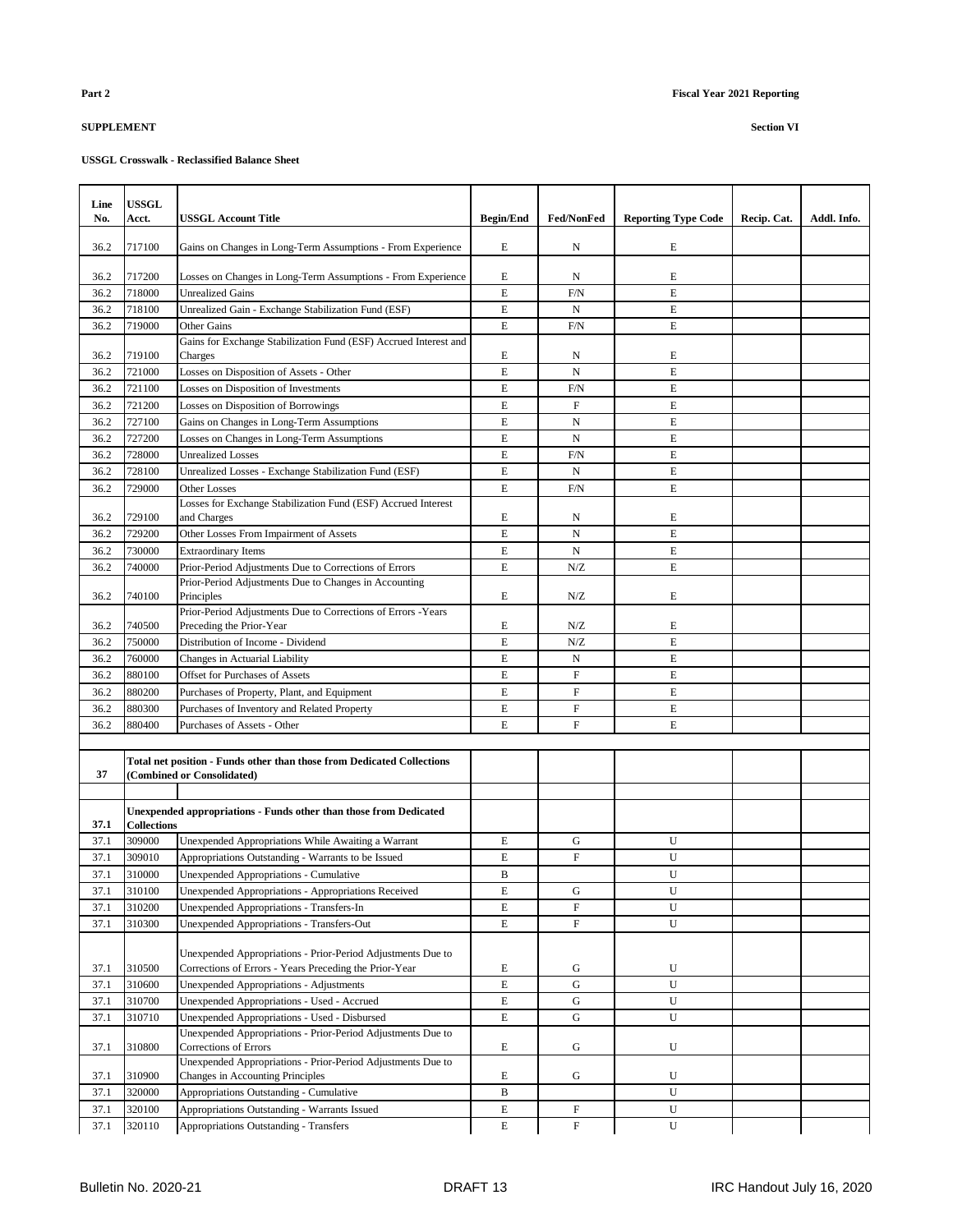| Line | <b>USSGL</b>       |                                                                                                                   |                  |                           |                            |             |             |
|------|--------------------|-------------------------------------------------------------------------------------------------------------------|------------------|---------------------------|----------------------------|-------------|-------------|
| No.  | <b>Acct.</b>       | <b>USSGL Account Title</b>                                                                                        | <b>Begin/End</b> | <b>Fed/NonFed</b>         | <b>Reporting Type Code</b> | Recip. Cat. | Addl. Info. |
| 37.1 | 320600             | Appropriations Outstanding - Adjustments                                                                          | E                | $\mathbf F$               | U                          |             |             |
| 37.1 | 320700             | Appropriations Outstanding - Used - Accrued                                                                       | $\mathbf E$      | $\mathbf F$               | U                          |             |             |
| 37.1 | 320710             | Appropriations Outstanding - Used - Disbursed                                                                     | E                | F                         | U                          |             |             |
| 37.1 | 320800             | Appropriations Outstanding - Prior-Period Adjustments                                                             | E                | F                         | U                          |             |             |
|      |                    |                                                                                                                   |                  |                           |                            |             |             |
|      |                    | Cumulative results of operations - Funds other than those from Dedicated                                          |                  |                           |                            |             |             |
| 37.2 | <b>Collections</b> |                                                                                                                   |                  |                           |                            |             |             |
| 37.2 | 331000             | <b>Cumulative Results of Operations</b>                                                                           | B                |                           | U                          |             |             |
| 37.2 | 510000             | Revenue From Goods Sold                                                                                           | E                | F/N                       | U                          |             |             |
| 37.2 | 510900             | Contra Revenue for Goods Sold                                                                                     | E                | F/N                       | U                          |             |             |
| 37.2 | 520000             | Revenue From Services Provided                                                                                    | $\mathbf E$      | F/N                       | U                          |             |             |
| 37.2 | 520900             | Contra Revenue for Services Provided                                                                              | E                | F/N                       | U                          |             |             |
| 37.2 | 531000             | Interest Revenue - Other                                                                                          | E                | F/N                       | U                          |             |             |
| 37.2 | 531100             | <b>Interest Revenue - Investments</b>                                                                             | E                | F/N                       | U                          |             |             |
| 37.2 | 531200             | Interest Revenue - Loans Receivable/Uninvested Funds                                                              | E<br>E           | F/N                       | U                          |             |             |
| 37.2 | 531300             | Interest Revenue - Subsidy Amortization<br>Dividend Income Accounted for Under the Provisions of the              |                  | N                         | U                          |             |             |
| 37.2 | 531400             | Federal Credit Reform Act                                                                                         | E                | N                         | U                          |             |             |
|      |                    | Contra Revenue for Dividend Income Accounted for Under the                                                        |                  |                           |                            |             |             |
| 37.2 | 531500             | Provisions of the Federal Credit Reform Act                                                                       | E                | N                         | U                          |             |             |
| 37.2 | 531700             | Contra Revenue for Interest Revenue - Loans Receivable                                                            | E                | F/N                       | U                          |             |             |
| 37.2 | 531800             | Contra Revenue for Interest Revenue - Investments                                                                 | E                | F/N                       | U                          |             |             |
| 37.2 | 531900             | Contra Revenue for Interest Revenue - Other                                                                       | E                | F/N                       | U                          |             |             |
| 37.2 | 532000             | Penalties and Fines Revenue                                                                                       | $\mathbf E$      | N                         | U                          |             |             |
| 37.2 | 532400             | Contra Revenue for Penalties and Fines                                                                            | $\mathbf E$      | N                         | U                          |             |             |
| 37.2 | 532500             | <b>Administrative Fees Revenue</b>                                                                                | E                | F/N                       | U                          |             |             |
| 37.2 | 532900             | Contra Revenue for Administrative Fees                                                                            | E                | F/N                       | U                          |             |             |
| 37.2 | 540000             | Funded Benefit Program Revenue                                                                                    | E                | F/N                       | U                          |             |             |
| 37.2 | 540500             | Unfunded FECA Benefit Revenue                                                                                     | E                | F/N                       | U                          |             |             |
| 37.2 | 540600             | Contra Revenue for Unfunded FECA Benefit Revenue                                                                  | E                | F/N                       | U                          |             |             |
| 37.2 | 540900             | Contra Revenue for Funded Benefit Program Revenue                                                                 | E                | F/N                       | U                          |             |             |
| 37.2 | 550000             | Insurance and Guarantee Premium Revenue                                                                           | E                | N                         | U                          |             |             |
| 37.2 | 550900             | Contra Revenue for Insurance and Guarantee Premium Revenue                                                        | E                | N                         | U                          |             |             |
| 37.2 | 560000             | Donated Revenue - Financial Resources                                                                             | E                | N                         | U                          |             |             |
| 37.2 | 560900             | Contra Revenue for Donations - Financial Resources                                                                | E                | $\mathbf N$               | U                          |             |             |
| 37.2 | 561000             | Donated Revenue - Non-Financial Resources                                                                         | E                | N                         | U                          |             |             |
| 37.2 | 561900             | Contra Donated Revenue - Nonfinancial Resources                                                                   | E                | N                         | $\mathbf{U}$               |             |             |
| 37.2 | 564000             | Forfeiture Revenue - Cash and Cash Equivalents                                                                    | E                | N                         | U                          |             |             |
| 37.2 | 564900             | Contra Forfeiture Revenue - Cash and Cash Equivalents                                                             | E                | N                         | U                          |             |             |
| 37.2 | 565000             | Forfeiture Revenue - Forfeitures of Property                                                                      | E                | ${\bf N}$                 | U                          |             |             |
| 37.2 | 565900             | Contra Forfeiture Revenue - Forfeitures of Property                                                               | E                | N                         | U                          |             |             |
| 37.2 | 570000             | Expended Appropriations - Used - Accrued                                                                          | E                | G                         | U                          |             |             |
| 37.2 | 570005             | Appropriations - Expended - Accrued                                                                               | E                | $\mathbf F$               | U                          |             |             |
| 37.2 | 570006             | Appropriations - Expended - Disbursed                                                                             | E                | ${\bf F}$                 | U                          |             |             |
| 37.2 | 570010             | <b>Expended Appropriations - Disbursed</b>                                                                        | E                | G                         | U                          |             |             |
|      |                    | Expended Appropriations - Prior-Period Adjustments Due to                                                         |                  |                           |                            |             |             |
| 37.2 | 570500             | Corrections of Errors - Years Preceding the Prior-Year                                                            | E                | G                         | U                          |             |             |
|      |                    | Expended Appropriations - Prior-Period Adjustments Due to                                                         |                  |                           |                            |             |             |
| 37.2 | 570800             | Corrections of Errors                                                                                             | E                | G                         | U                          |             |             |
| 37.2 | 570810             | Appropriations - Expended - Prior-Period Adjustments<br>Expended Appropriations - Prior-Period Adjustments Due to | E                | $\boldsymbol{\mathrm{F}}$ | U                          |             |             |
| 37.2 | 570900             | Changes in Accounting Principles                                                                                  | E                | G                         | U                          |             |             |
|      |                    | Transfer in of Agency Unavailable Custodial and Non-Entity                                                        |                  |                           |                            |             |             |
| 37.2 | 571000             | Collections                                                                                                       | E                | $\boldsymbol{\mathrm{F}}$ | U                          |             |             |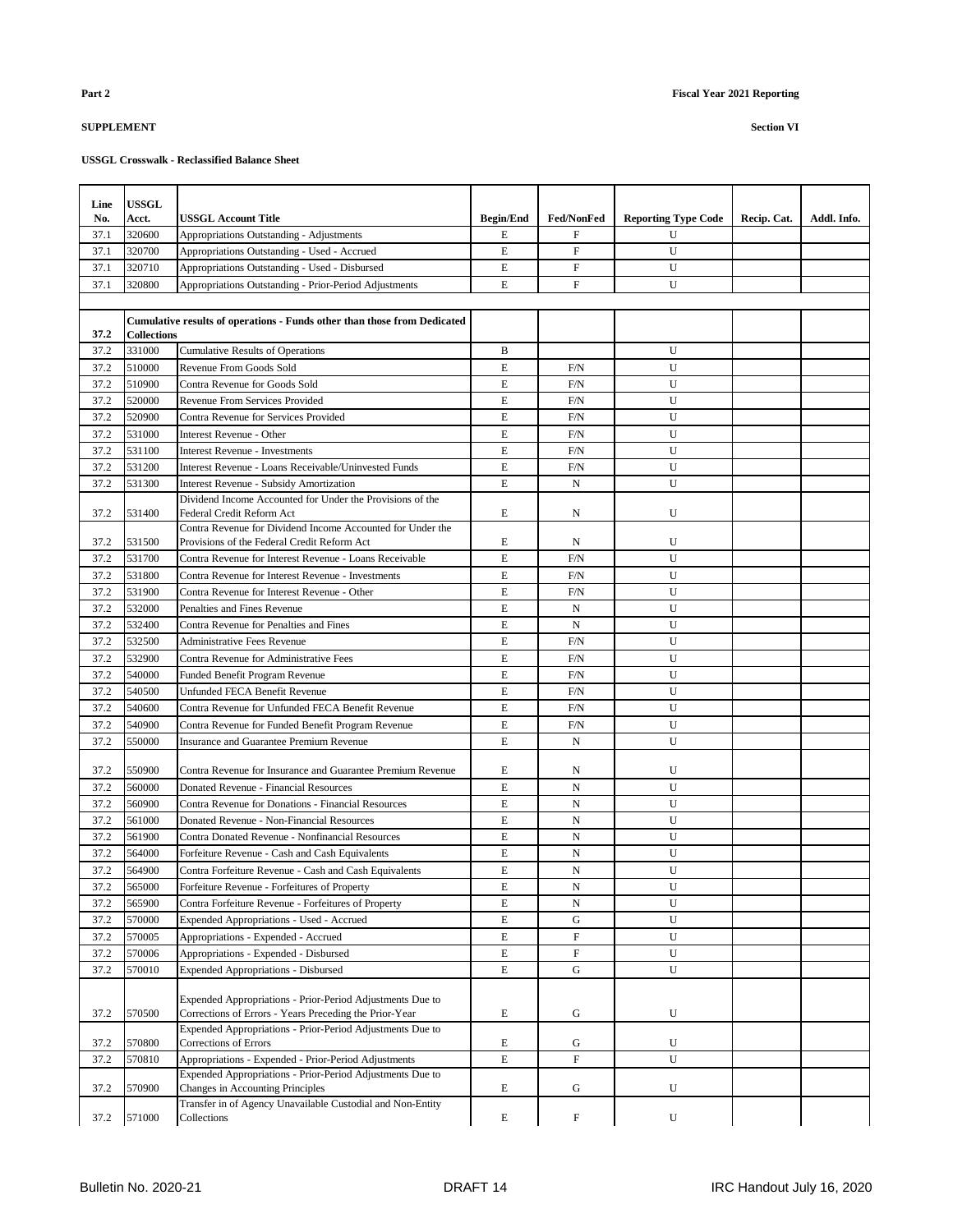## **USSGL Crosswalk - Reclassified Balance Sheet**

| Line         | <b>USSGL</b> |                                                                                                 |                  |                   |                            |             |             |
|--------------|--------------|-------------------------------------------------------------------------------------------------|------------------|-------------------|----------------------------|-------------|-------------|
| No.          | Acct.        | <b>USSGL Account Title</b>                                                                      | <b>Begin/End</b> | <b>Fed/NonFed</b> | <b>Reporting Type Code</b> | Recip. Cat. | Addl. Info. |
|              |              | Accrual of Agency Amount To Be Collected - Custodial and Non-                                   |                  |                   |                            |             |             |
| 37.2         | 571200       | Entity - General Fund of the U.S. Government                                                    | E                | F                 | U                          |             |             |
|              |              | Accrual of Amounts Receivable from Custodian or Non-Entity                                      |                  |                   |                            |             |             |
| 37.2         | 571300       | Assets Receivable from a Federal Agency - Other Than the<br>General Fund of the U.S. Government | E                | F                 | U                          |             |             |
|              |              |                                                                                                 |                  |                   |                            |             |             |
| 37.2         | 572000       | Financing Sources Transferred In Without Reimbursement                                          | E                | ${\rm F}$         | U                          |             |             |
|              |              |                                                                                                 |                  |                   |                            |             |             |
| 37.2         | 573000       | Financing Sources Transferred Out Without Reimbursement                                         | E                | F/Z               | U                          |             |             |
| 37.2         | 573500       | Appropriated Dedicated Collections to be Transferred In                                         | E                | $\overline{F}$    | U                          |             |             |
| 37.2         | 573600       | Appropriated Dedicated Collections to be Transferred Out                                        | E                | F                 | U                          |             |             |
| 37.2         | 574000       | Appropriated Dedicated Collections Transferred In                                               | E                | $\mathbf F$       | U                          |             |             |
| 37.2         | 574500       | Appropriated Dedicated Collections Transferred Out                                              | E                | $\overline{F}$    | U                          |             |             |
| 37.2         | 575000       | <b>Expenditure Financing Sources - Transfers-In</b>                                             | $\mathbf E$      | $\overline{F}$    | U                          |             |             |
|              |              |                                                                                                 |                  |                   |                            |             |             |
| 37.2         | 575500       | Non-Expenditure Financing Sources - Transfers-In - Other                                        | E                | F                 | U                          |             |             |
|              | 575600       | Non-Expenditure Financing Sources - Transfers-In - Capital                                      |                  | ${\rm F}$         |                            |             |             |
| 37.2<br>37.2 | 576000       | Transfers<br><b>Expenditure Financing Sources - Transfers-Out</b>                               | E<br>E           | $\overline{F}$    | U<br>U                     |             |             |
|              |              |                                                                                                 |                  |                   |                            |             |             |
| 37.2         | 576500       | Non-Expenditure Financing Sources - Transfers-Out - Other                                       | E                | F                 | U                          |             |             |
|              |              | Non-Expenditure Financing Sources - Transfers-Out - Capital                                     |                  |                   |                            |             |             |
| 37.2         | 576600       | Transfers                                                                                       | E                | $\mathbf F$       | U                          |             |             |
| 37.2         | 577500       | Non-Budgetary Financing Sources Transferred In                                                  | $\mathbf E$      | ${\rm F}$         | U                          |             |             |
| 37.2         | 577600       | Non-Budgetary Financing Sources Transferred Out                                                 | E                | ${\rm F}$         | U                          |             |             |
| 37.2         | 578000       | <b>Imputed Financing Sources</b>                                                                | E                | ${\rm F}$         | U                          |             |             |
| 37.2         | 579000       | <b>Other Financing Sources</b>                                                                  | $\mathbf E$      | Z                 | U                          |             |             |
| 37.2         | 579001       | Other Non-Budgetary Financing Sources for Debt<br>Accruals/Amortization                         | E                | G                 | U                          |             |             |
| 37.2         | 579010       | Other General Fund Financing Sources                                                            | $\mathbf E$      | F/Z               | U                          |             |             |
| 37.2         | 579100       | Adjustment to Financing Sources - Credit Reform                                                 | $\mathbf E$      | $\overline{F}$    | U                          |             |             |
|              |              |                                                                                                 |                  |                   |                            |             |             |
| 37.2         | 579200       | Financing Sources To Be Transferred Out - Contingent Liability                                  | E                | F                 | U                          |             |             |
| 37.2         | 579500       | Seigniorage                                                                                     | E                | N                 | U                          |             |             |
| 37.2         | 580000       | Tax Revenue Collected - Not Otherwise Classified                                                | $\mathbf E$      | G/N               | U                          |             |             |
| 37.2         | 580100       | Tax Revenue Collected - Individual                                                              | $\mathbf E$      | G/N               | U                          |             |             |
| 37.2         | 580200       | Tax Revenue Collected - Corporate                                                               | $\mathbf E$      | G/N               | U                          |             |             |
| 37.2         | 580300       | Tax Revenue Collected - Unemployment                                                            | $\mathbf E$      | G/N               | U                          |             |             |
| 37.2         | 580400       | Tax Revenue Collected - Excise                                                                  | E                | G/N               | U                          |             |             |
| 37.2         | 580500       | Tax Revenue Collected - Estate and Gift                                                         | E                | G/N               | U                          |             |             |
| 37.2         | 580600       | Tax Revenue Collected - Customs                                                                 | E                | G/N               | U                          |             |             |
| 37.2         | 582000       | Tax Revenue Accrual Adjustment - Not Otherwise Classified                                       | E                | G/N               | U                          |             |             |
| 37.2         | 582100       | Tax Revenue Accrual Adjustment - Individual                                                     | E                | G/N               | U                          |             |             |
| 37.2         | 582200       | Tax Revenue Accrual Adjustment - Corporate                                                      | E                | G/N               | U                          |             |             |
| 37.2         | 582300       | Tax Revenue Accrual Adjustment - Unemployment                                                   | E                | G/N               | U                          |             |             |
| 37.2         | 582400       | Tax Revenue Accrual Adjustment - Excise                                                         | E                | G/N               | U                          |             |             |
| 37.2         | 582500       | Tax Revenue Accrual Adjustment - Estate and Gift                                                | E                | G/N               | U                          |             |             |
| 37.2         | 582600       | Tax Revenue Accrual Adjustment - Customs                                                        | $\mathbf E$      | G/N               | U                          |             |             |
| 37.2         | 583000       | Contra Revenue for Taxes - Not Otherwise Classified                                             | $\mathbf E$      | G/N               | U                          |             |             |
| 37.2         | 583100       | Contra Revenue for Taxes - Individual                                                           | E                | G/N               | U                          |             |             |
| 37.2         | 583200       | Contra Revenue for Taxes - Corporate                                                            | E                | G/N               | U                          |             |             |
| 37.2         | 583300       | Contra Revenue for Taxes - Unemployment                                                         | $\mathbf E$      | G/N               | U                          |             |             |
| 37.2         | 583400       | Contra Revenue for Taxes - Excise                                                               | E                | G/N               | U                          |             |             |
| 37.2         | 583500       | Contra Revenue for Taxes - Estate and Gift                                                      | E                | G/N               | U                          |             |             |
| 37.2         | 583600       | Contra Revenue for Taxes - Customs                                                              | E                | G/N               | U                          |             |             |
| 37.2         | 589000       | Tax Revenue Refunds - Not Otherwise Classified                                                  | E                | G/N               | U                          |             |             |

Τ

Ι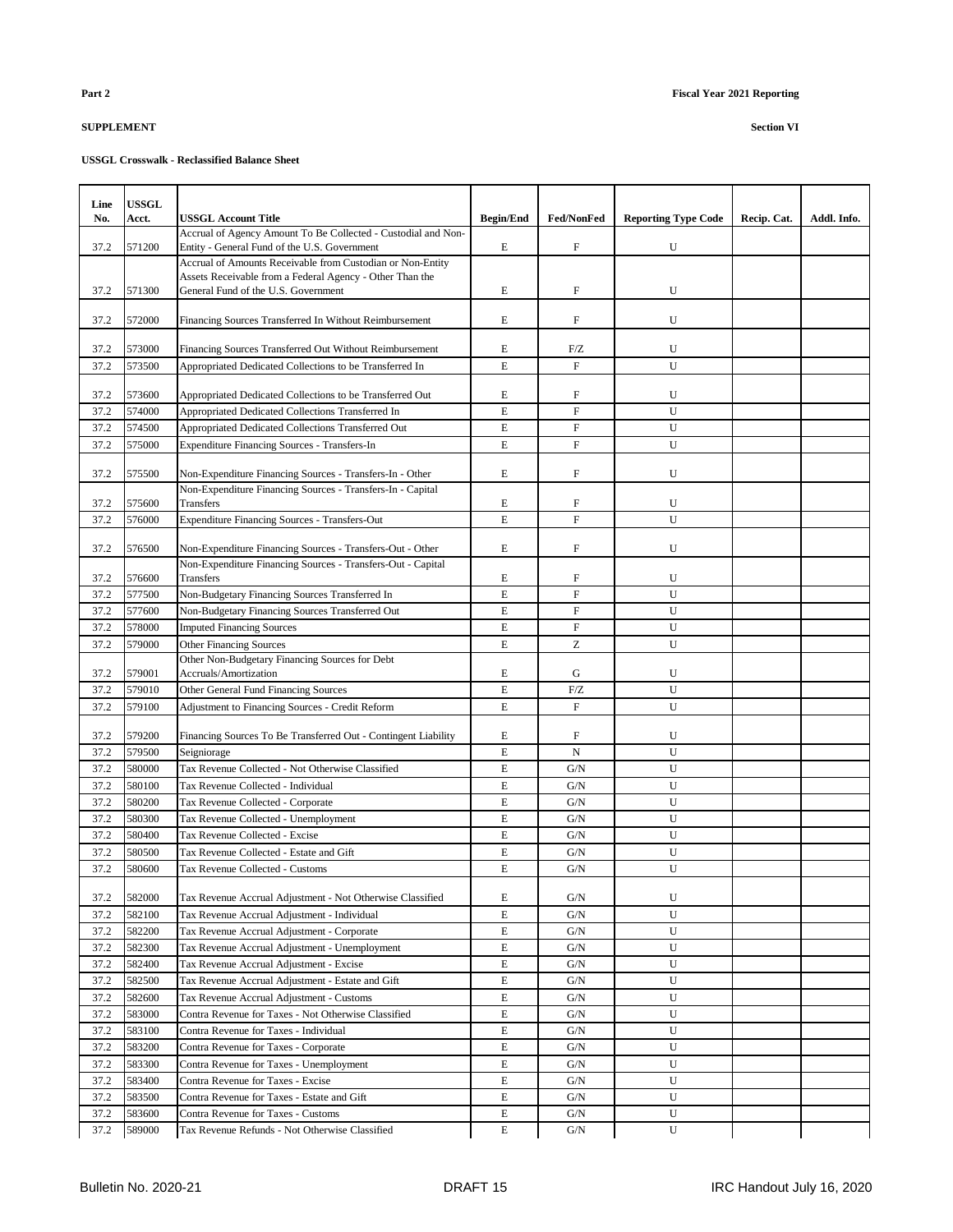| Line | <b>USSGL</b> |                                                                                                                  |                  |                           |                            |             |             |
|------|--------------|------------------------------------------------------------------------------------------------------------------|------------------|---------------------------|----------------------------|-------------|-------------|
| No.  | Acct.        | <b>USSGL Account Title</b>                                                                                       | <b>Begin/End</b> | <b>Fed/NonFed</b>         | <b>Reporting Type Code</b> | Recip. Cat. | Addl. Info. |
| 37.2 | 589100       | Tax Revenue Refunds - Individual                                                                                 | E                | G/N                       | U                          |             |             |
| 37.2 | 589200       | Tax Revenue Refunds - Corporate                                                                                  | $\mathbf E$      | G/N                       | U                          |             |             |
| 37.2 | 589300       | Tax Revenue Refunds - Unemployment                                                                               | $\mathbf E$      | G/N                       | U                          |             |             |
| 37.2 | 589400       | Tax Revenue Refunds - Excise                                                                                     | $\mathbf E$      | G/N                       | U                          |             |             |
| 37.2 | 589500       | Tax Revenue Refunds - Estate and Gift                                                                            | $\mathbf E$      | G/N                       | U                          |             |             |
| 37.2 | 589600       | Tax Revenue Refunds - Customs                                                                                    | E                | G/N                       | U                          |             |             |
| 37.2 | 590000       | Other Revenue                                                                                                    | E                | F/N/Z                     | U                          |             |             |
| 37.2 | 590900       | Contra Revenue for Other Revenue                                                                                 | $\mathbf E$      | F/N/Z                     | U                          |             |             |
| 37.2 | 591900       | Revenue and Other Financing Sources - Cancellations                                                              | E                | G                         | U                          |             |             |
|      |              | Cancellations of Revenue and Other Financing Sources - The                                                       |                  |                           |                            |             |             |
| 37.2 | 591910       | General Fund of the U.S. Government<br>Valuation Change in Investments - Exchange Stabilization Fund             | E                | $\boldsymbol{\mathrm{F}}$ | U                          |             |             |
| 37.2 | 592100       | (ESF)                                                                                                            | E                | N                         | U                          |             |             |
| 37.2 | 592200       | Valuation Change in Investments for Federal Government                                                           | E                | N                         | U                          |             |             |
|      |              | Sponsored Enterprise                                                                                             |                  |                           |                            |             |             |
| 37.2 | 592300       | Valuation Change in Investments - Beneficial Interest in Trust                                                   | E                | N                         | U                          |             |             |
| 37.2 | 599000       | Collections for Others - Statement of Custodial Activity                                                         | E                | F/G/N                     | U                          |             |             |
|      |              |                                                                                                                  |                  |                           |                            |             |             |
| 37.2 | 599100       | Accrued Collections for Others - Statement of Custodial Activity                                                 | E                | F/G/N                     | U                          |             |             |
|      |              | Offset to Non-Entity Collections - Statement of Changes in Net                                                   |                  |                           |                            |             |             |
| 37.2 | 599300       | Position                                                                                                         | E                | F/G                       | U                          |             |             |
| 37.2 | 599400       | Offset to Non-Entity Accrued Collections - Statement of Changes<br>in Net Position                               | E                | F/G                       | U                          |             |             |
|      |              | Financing Sources Transferred In From Custodial Statement                                                        |                  |                           |                            |             |             |
| 37.2 | 599700       | Collections                                                                                                      | E                | F                         | U                          |             |             |
|      |              |                                                                                                                  |                  |                           |                            |             |             |
|      |              | Custodial Collections Transferred Out to a Treasury Account                                                      |                  |                           |                            |             |             |
| 37.2 | 599800       | Symbol Other Than the General Fund of the U.S. Government                                                        | E                | $_{\rm F}$                | U                          |             |             |
| 37.2 | 610000       | <b>Operating Expenses/Program Costs</b>                                                                          | $\mathbf E$      | F/N                       | U                          |             |             |
| 37.2 | 615000       | <b>Expensed Asset</b>                                                                                            | E                |                           | U                          |             |             |
| 37.2 | 619000       | Contra Bad Debt Expense - Incurred for Others                                                                    | E                | F/N                       | U                          |             |             |
| 37.2 | 619900       | <b>Adjustment to Subsidy Expense</b><br>Interest Expenses on Borrowing From the Bureau of the Fiscal             | E                | N                         | U                          |             |             |
| 37.2 | 631000       | Service and/or the Federal Financing Bank                                                                        | E                | $_{\rm F}$                | U                          |             |             |
| 37.2 | 632000       | <b>Interest Expenses on Securities</b>                                                                           | E                | F/N                       | U                          |             |             |
| 37.2 | 633000       | Other Interest Expenses                                                                                          | $\mathbf E$      | F/N                       | U                          |             |             |
|      |              |                                                                                                                  |                  |                           |                            |             |             |
| 37.2 | 634000       | Interest Expense Accrued on the Liability for Loan Guarantees                                                    | E                | Ν                         | U                          |             |             |
| 37.2 | 640000       | <b>Benefit Expense</b>                                                                                           | $\mathbf E$      | F/N/Z                     | U                          |             |             |
| 37.2 | 650000       | Cost of Goods Sold                                                                                               | E                | F/N                       | U                          |             |             |
| 37.2 | 660000       | <b>Applied Overhead</b>                                                                                          | $\mathbf E$      | N                         | U                          |             |             |
| 37.2 | 661000       | <b>Cost Capitalization Offset</b>                                                                                | E                | N                         | U                          |             |             |
| 37.2 | 671000       | Depreciation, Amortization, and Depletion                                                                        | E                | N                         | U                          |             |             |
| 37.2 | 672000       | <b>Bad Debt Expense</b>                                                                                          | E                | F/N                       | U                          |             |             |
| 37.2 | 673000       | <b>Imputed Costs</b>                                                                                             | $\mathbf E$      | $\boldsymbol{\mathrm{F}}$ | U                          |             |             |
| 37.2 | 679000       | Other Expenses Not Requiring Budgetary Resources                                                                 | $\mathbf E$      | F/N                       | U                          |             |             |
|      |              | Contra Expense-Non-Fiduciary Deposit Fund Intra-governmental                                                     |                  |                           |                            |             |             |
| 37.2 | 679500       | <b>Administrative Fees</b>                                                                                       | E                | N                         | U                          |             |             |
| 37.2 | 680000       | <b>Future Funded Expenses</b>                                                                                    | E                | F/N/Z                     | U                          |             |             |
|      |              |                                                                                                                  |                  |                           |                            |             |             |
| 37.2 | 685000       | Employer Contributions to Employee Benefit Programs Not<br>Requiring Current-Year Budget Authority (Unobligated) | E                | F                         | U                          |             |             |
| 37.2 | 690000       | Non-Production Costs                                                                                             | E                | F/N/Z                     | U                          |             |             |
| 37.2 | 711000       | Gains on Disposition of Assets - Other                                                                           | $\mathbf E$      | N                         | ${\bf U}$                  |             |             |
| 37.2 | 711100       | Gains on Disposition of Investments                                                                              | E                | F/N                       | U                          |             |             |
| 37.2 | 711200       | Gains on Disposition of Borrowings                                                                               | E                | $\boldsymbol{\mathrm{F}}$ | U                          |             |             |
|      |              |                                                                                                                  |                  |                           |                            |             |             |
| 37.2 | 717100       | Gains on Changes in Long-Term Assumptions - From Experience                                                      | E                | N                         | U                          |             |             |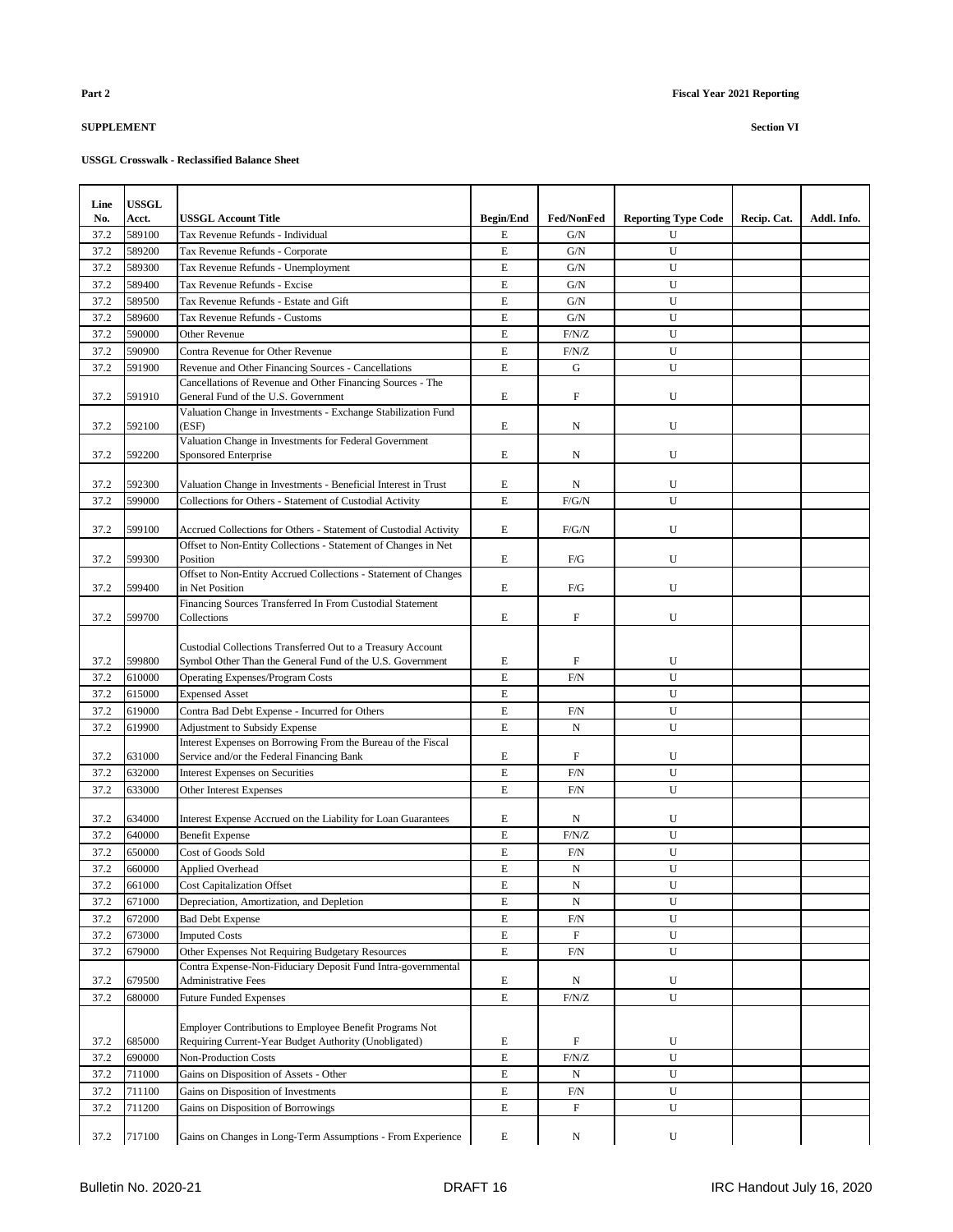## **USSGL Crosswalk - Reclassified Balance Sheet**

| Line<br>No. | <b>USSGL</b><br>Acct.     | USSGL Account Title                                           | <b>Begin/End</b> | <b>Fed/NonFed</b> | <b>Reporting Type Code</b> | Recip. Cat. | Addl. Info. |
|-------------|---------------------------|---------------------------------------------------------------|------------------|-------------------|----------------------------|-------------|-------------|
| 37.2        | 717200                    | Losses on Changes in Long-Term Assumptions - From Experience  | E                | N                 | U                          |             |             |
| 37.2        | 718000                    | <b>Unrealized Gains</b>                                       | E                | F/N               | U                          |             |             |
| 37.2        | 719000                    | <b>Other Gains</b>                                            | E                | F/N               | U                          |             |             |
| 37.2        | 719090                    | Gains on International Monetary Fund Assets                   | E                |                   | U                          |             |             |
| 37.2        | 721000                    | Losses on Disposition of Assets - Other                       | E                | N                 | U                          |             |             |
| 37.2        | 721100                    | Losses on Disposition of Investments                          | E                | F/N               | U                          |             |             |
| 37.2        | 721200                    | Losses on Disposition of Borrowings                           | E                | $\mathbf{F}$      | U                          |             |             |
| 37.2        | 727100                    | Gains on Changes in Long-Term Assumptions                     | E                | $\mathbf N$       | U                          |             |             |
| 37.2        | 727200                    | Losses on Changes in Long-Term Assumptions                    | E                | N                 | U                          |             |             |
| 37.2        | 728000                    | <b>Unrealized Losses</b>                                      | $\overline{E}$   | $\rm F/N$         | U                          |             |             |
| 37.2        | 729000                    | <b>Other Losses</b>                                           | E                | F/N               | U                          |             |             |
| 37.2        | 729090                    | Losses on International Monetary Fund Assets                  | E                |                   | U                          |             |             |
| 37.2        | 729200                    | Other Losses From Impairment of Assets                        | E                | N                 | U                          |             |             |
| 37.2        | 730000                    | <b>Extraordinary Items</b>                                    | E                | $\mathbf N$       | U                          |             |             |
| 37.2        | 740000                    | Prior-Period Adjustments Due to Corrections of Errors         | E.               | N/Z               | U                          |             |             |
|             |                           | Prior-Period Adjustments Due to Changes in Accounting         |                  |                   |                            |             |             |
| 37.2        | 740100                    | Principles                                                    | E                | N/Z               | U                          |             |             |
|             |                           | Prior-Period Adjustments Due to Corrections of Errors - Years |                  |                   |                            |             |             |
| 37.2        | 740500                    | Preceding the Prior-Year                                      | E                | N/Z               | U                          |             |             |
| 37.2        | 750000                    | Distribution of Income - Dividend                             | E                | N/Z               | U                          |             |             |
| 37.2        | 760000                    | Changes in Actuarial Liability                                | E                | N                 | U                          |             |             |
| 37.2        | 771000                    | Trust Fund Warrant Journal Vouchers Issued Net of Adjustments | E                | $\mathbf F$       | U                          |             |             |
| 37.2        | 880100                    | Offset for Purchases of Assets                                | E                | $\mathbf{F}$      | U                          |             |             |
| 37.2        | 880200                    | Purchases of Property, Plant, and Equipment                   | E                | $\mathbf F$       | U                          |             |             |
| 37.2        | 880300                    | Purchases of Inventory and Related Property                   | E                | $\mathbf{F}$      | U                          |             |             |
| 37.2        | 880400                    | Purchases of Assets - Other                                   | E                | $\mathbf{F}$      | U                          |             |             |
|             |                           |                                                               |                  |                   |                            |             |             |
| 38          | <b>Total net position</b> |                                                               |                  |                   |                            |             |             |
|             |                           |                                                               |                  |                   |                            |             |             |
|             |                           | This line is calculated. Equals sum of lines 36 and 37.       |                  |                   |                            |             |             |
|             |                           |                                                               |                  |                   |                            |             |             |
| 39          |                           | <b>Total liabilities and net position</b>                     |                  |                   |                            |             |             |
|             |                           |                                                               |                  |                   |                            |             |             |
|             |                           | This line is calculated. Equals sum of lines 34 and 38.       |                  |                   |                            |             |             |
|             |                           |                                                               |                  |                   |                            |             |             |

**V**

**DRAFT 07/01/2020 09:58:01 AM**